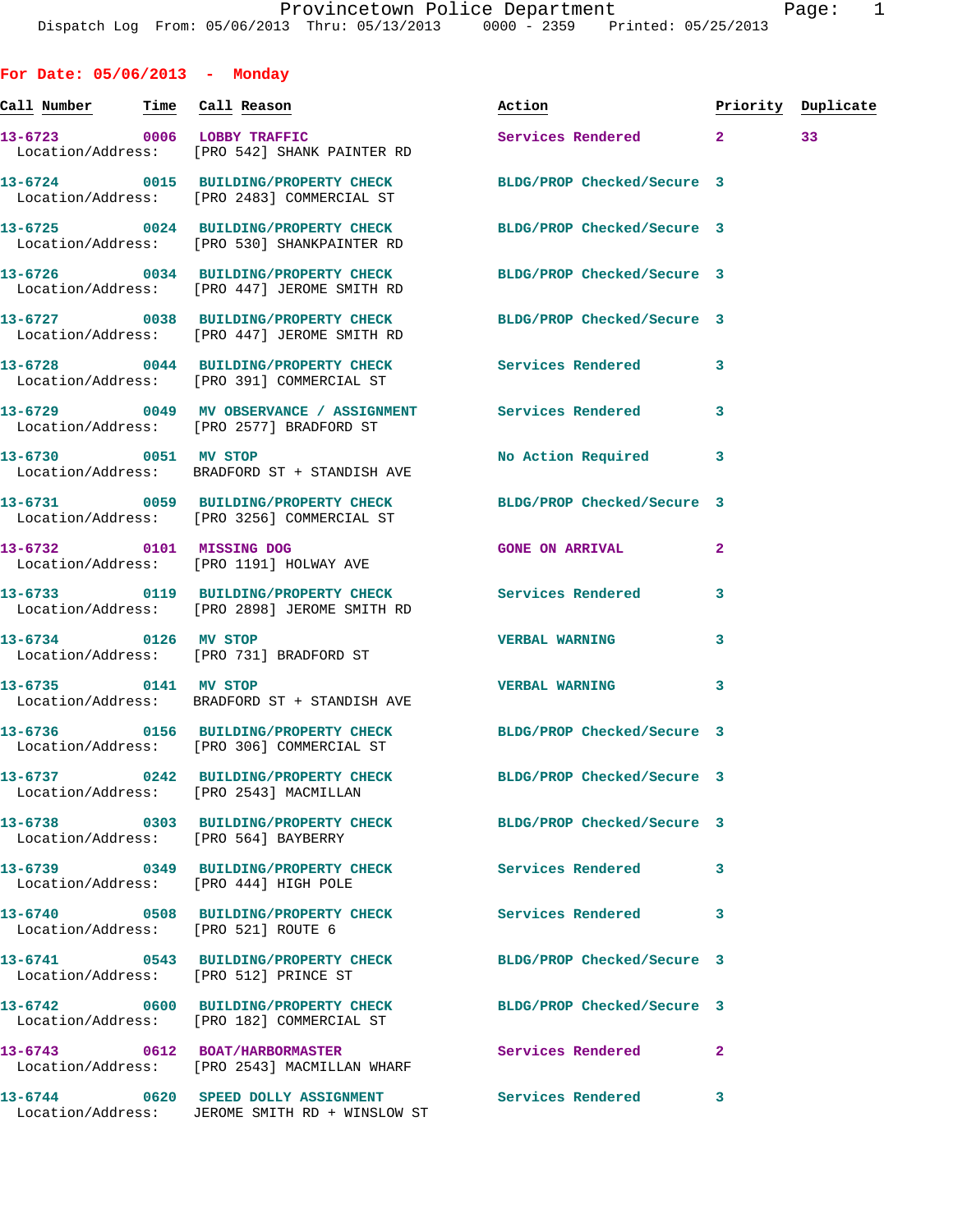|                                      | Dispatch Log From: 05/06/2013 Thru: 05/13/2013 0000 - 2359 Printed: 05/25/2013                      | Provincetown Police Department |              | Page: 2 |  |
|--------------------------------------|-----------------------------------------------------------------------------------------------------|--------------------------------|--------------|---------|--|
|                                      | 13-6745 0650 BOAT/HARBORMASTER No Action Required 2<br>Location/Address: [PRO 3259] MACMILLAN WHARF |                                |              |         |  |
| Location/Address: [PRO 2521] ROUTE 6 | 13-6746 0730 MV OBSERVANCE / ASSIGNMENT No Action Required 3                                        |                                |              |         |  |
|                                      |                                                                                                     | Transported to Hospital 1      |              |         |  |
|                                      | 13-6748 0807 ALARM - FIRE<br>Location/Address: [PRO 106] COMMERCIAL ST                              | False Alarm                    | 1            |         |  |
| 13-6749 0812 COURT                   |                                                                                                     | Services Rendered 3            |              |         |  |
|                                      | 13-6751 0839 REASSURANCE NOTICE                                                                     | No Action Required             | $\mathbf{3}$ |         |  |
|                                      | 13-6752 0901 ROAD CLOSURE CHECK<br>Location/Address: [PRO 3004] BRADFORD ST                         | Services Rendered              | 3            |         |  |
|                                      | 13-6753 0916 EXPIRED DRIVER'S LICENSE SPOKEN TO<br>Location/Address: [PRO 1892] SHANK PAINTER RD    |                                | 3            |         |  |
|                                      | 13-6754 0944 CRYING FOX<br>Location/Address: [PRO 178] COMMERCIAL ST                                | Unfounded                      | $\mathbf{2}$ |         |  |
| Location/Address: THISTLEMORE RD     | 13-6755 0954 MV ACCIDENT/MINOR Services Rendered                                                    |                                | 1            |         |  |
| Location/Address: DUNCAN LN          | 13-6756 1015 LOST BACKPACK/FOUND Services Rendered                                                  |                                | 3            |         |  |
|                                      | 13-6757 1022 TRAFFIC CONTROL<br>Location/Address: COURT ST + BRADFORD ST                            | <b>Services Rendered</b>       | 3            |         |  |
|                                      | 13-6758 1147 WIRES DOWN<br>Location/Address: [PRO 1488] PEARL ST                                    | Services Rendered              | $\mathbf{2}$ |         |  |
|                                      | 13-6759 1246 PARK, WALK & TALK<br>Location/Address: [PRO 105] COMMERCIAL ST                         | No Action Required             | $\mathbf{2}$ |         |  |
|                                      | 13-6760 1248 FRAUD COMPLAINT<br>Location/Address: [PRO 1002] MONTELLO ST                            | Services Rendered              | 3            |         |  |
|                                      | 13-6761 1321 CRUISER SERVICING                                                                      | No Action Required 3           |              |         |  |
| 13-6762 1328 MV ACCIDENT             | Location/Address: [PRO 2639] COURT ST                                                               | Services Rendered              | $\mathbf{1}$ |         |  |
| 13-6763 1351 DOG BITE                | Location/Address: [PRO 3405] COMMERCIAL ST                                                          | FOLLOW UP                      | $\mathbf{2}$ |         |  |
|                                      | 13-6764 1544 PROPERTY DAMAGE<br>Location/Address: [PRO 1331] COMMERCIAL ST                          | Services Rendered              | 3            |         |  |
|                                      | 13-6765 1614 PARK, WALK & TALK<br>Location: [PRO 3431] LOPES SQUARE                                 | Services Rendered              | $\mathbf{2}$ |         |  |
|                                      | 13-6766 1649 PARKING COMPLAINT / GENERAL Citation/Warning Issued 3                                  |                                |              |         |  |
|                                      | 13-6767 1655 MV COMPLAINT<br>Location/Address: [PRO 1952] COMMERCIAL ST                             | Could Not Locate               | $\mathbf{2}$ |         |  |
|                                      | 13-6768 1743 ANIMAL CALL<br>Location/Address: [PRO 356] COMMERCIAL ST                               | Services Rendered              | 2            |         |  |
| 13-6769 1902 MV STOP                 | Location/Address: [PRO 3456] RYDER ST EXT                                                           | <b>VERBAL WARNING</b>          | 3            |         |  |
| Location/Address: [PRO 3287] ROUTE 6 | 13-6770 2028 BUILDING/PROPERTY CHECK BLDG/PROP Checked/Secure 3                                     |                                |              |         |  |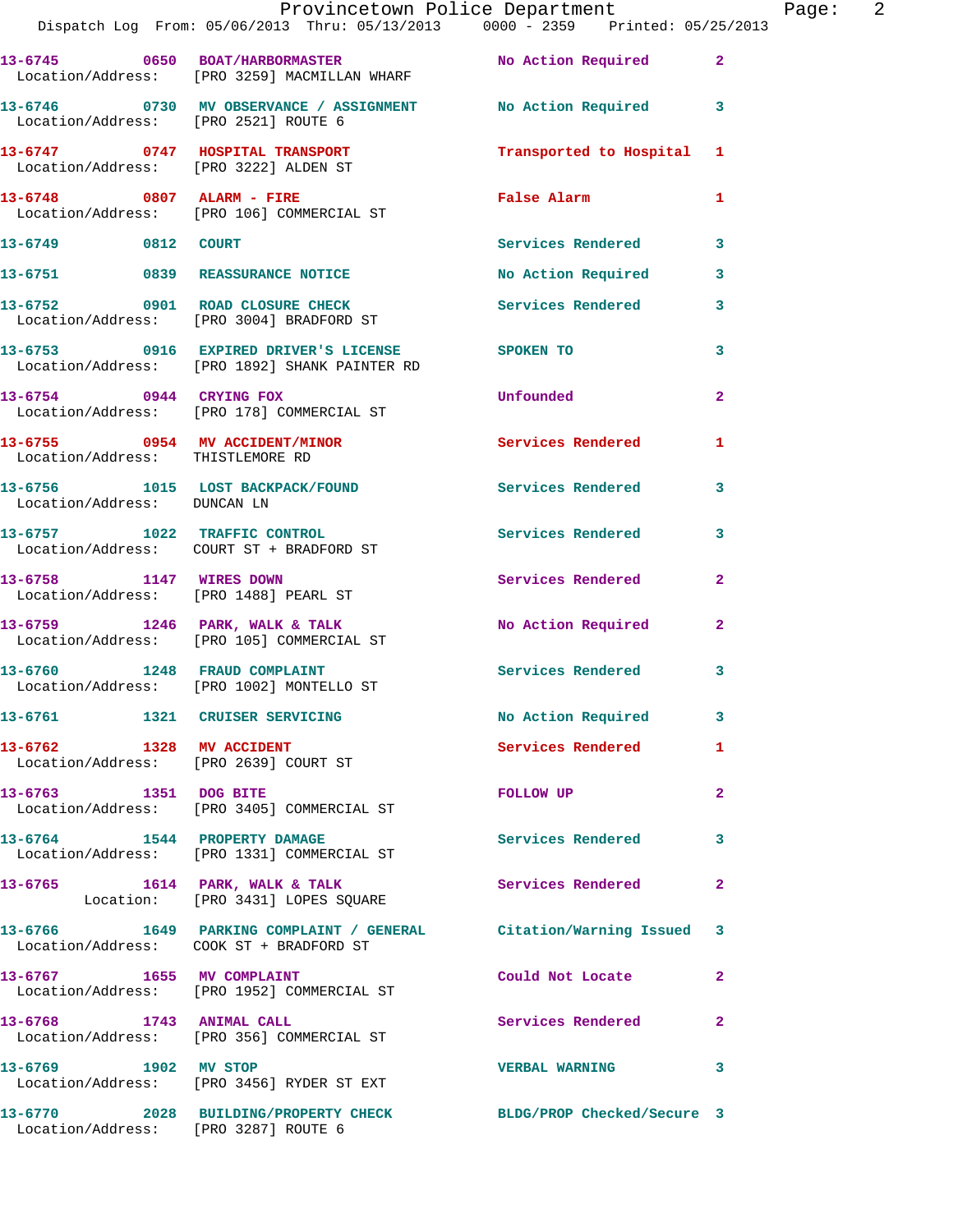Dispatch Log From: 05/06/2013 Thru: 05/13/2013 0000 - 2359 Printed: 05/25/2013

|                                      | 13-6771 2251 BUILDING/PROPERTY CHECK BLDG/PROP Checked/Secure 3<br>Location/Address: [PRO 440] HARRY KEMP WAY   |                            |              |                 |
|--------------------------------------|-----------------------------------------------------------------------------------------------------------------|----------------------------|--------------|-----------------|
|                                      | 13-6772 2253 MEDICAL EMERGENCY<br>Location/Address: [PRO 542] SHANK PAINTER RD                                  | PATIENT REFUSAL            | 1            |                 |
|                                      | 13-6773 2256 BUILDING/PROPERTY CHECK<br>Location/Address: [PRO 3296] SHANKPAINTER RD                            | BLDG/PROP Checked/Secure 3 |              |                 |
| 13-6774 2302 BAR CHECK               | Location/Address: [PRO 272] COMMERCIAL ST                                                                       | Services Rendered          | $\mathbf{2}$ |                 |
|                                      | 13-6775 2311 MV OBSERVANCE / ASSIGNMENT Services Rendered<br>Location/Address: [PRO 2577] BRADFORD ST           |                            | 3            |                 |
|                                      | 13-6776 2326 BUILDING/PROPERTY CHECK BLDG/PROP Checked/Secure 3<br>Location/Address: [PRO 2543] MACMILLAN       |                            |              |                 |
|                                      | 13-6777 2335 BAR CHECK<br>Location/Address: [PRO 2737] COMMERCIAL ST                                            | Services Rendered 2        |              |                 |
|                                      | 13-6778 2339 BUILDING/PROPERTY CHECK BLDG/PROP Checked/Secure 3<br>Location/Address: [PRO 2483] COMMERCIAL ST   |                            |              |                 |
|                                      | 13-6779 2353 MV OBSERVANCE / ASSIGNMENT Services Rendered 3<br>Location/Address: [PRO 2577] BRADFORD ST         |                            |              |                 |
| For Date: 05/07/2013 - Tuesday       |                                                                                                                 |                            |              |                 |
|                                      | 13-6780 0001 LOBBY TRAFFIC<br>Location/Address: [PRO 542] SHANK PAINTER RD                                      | Services Rendered 2        |              | 32 <sub>1</sub> |
|                                      | 13-6781 0014 ASSIST AGENCY / MUTUAL AID Services Rendered 3<br>Location/Address: [PRO 106] COMMERCIAL ST        |                            |              |                 |
|                                      | 13-6782 0056 BUILDING/PROPERTY CHECK<br>Location/Address: [PRO 3163] WINTHROP ST                                | BLDG/PROP Checked/Secure 3 |              |                 |
|                                      | 13-6783 0132 BUILDING/PROPERTY CHECK<br>Location/Address: [PRO 447] JEROME SMITH RD                             | BLDG/PROP Checked/Secure 3 |              |                 |
|                                      | 13-6784 0155 BUILDING/PROPERTY CHECK BLDG/PROP Checked/Secure 3<br>Location/Address: [PRO 1778] SHANKPAINTER RD |                            |              |                 |
| Location/Address: [PRO 564] BAYBERRY | 13-6803 0240 BUILDING/PROPERTY CHECK BLDG/PROP Checked/Secure 3                                                 |                            |              |                 |
|                                      | 13-6785 0248 BUILDING/PROPERTY CHECK BLDG/PROP Checked/Secure 3<br>Location/Address: [PRO 341] COMMERCIAL ST    |                            |              |                 |
|                                      | 13-6786 0429 BUILDING/PROPERTY CHECK BLDG/PROP Checked/Secure 3<br>Location/Address: [PRO 530] SHANKPAINTER RD  |                            |              |                 |
| Location/Address: [PRO 3440] ROUTE 6 | 13-6787 0455 MV OBSERVANCE / ASSIGNMENT No Action Required 3                                                    |                            |              |                 |
|                                      | 13-6788 0538 BUILDING/PROPERTY CHECK BLDG/PROP Checked/Secure 3<br>Location/Address: [PRO 306] COMMERCIAL ST    |                            |              |                 |
|                                      |                                                                                                                 | <b>PATIENT REFUSAL</b>     | 1            |                 |
|                                      | 13-6790 0609 SPEED DOLLY DEPLOYED<br>Location/Address: JEROME SMITH RD + WINSLOW ST                             | <b>No Action Required</b>  | 3            |                 |
| Location/Address: GOSNOLD ST         | 13-6791 0650 PARKING COMPLAINT / GENERAL Services Rendered                                                      |                            | 3            |                 |
|                                      | 13-6792 0721 BUILDING/PROPERTY CHECK BLDG/PROP Checked/Secure 3                                                 |                            |              |                 |
|                                      |                                                                                                                 |                            |              |                 |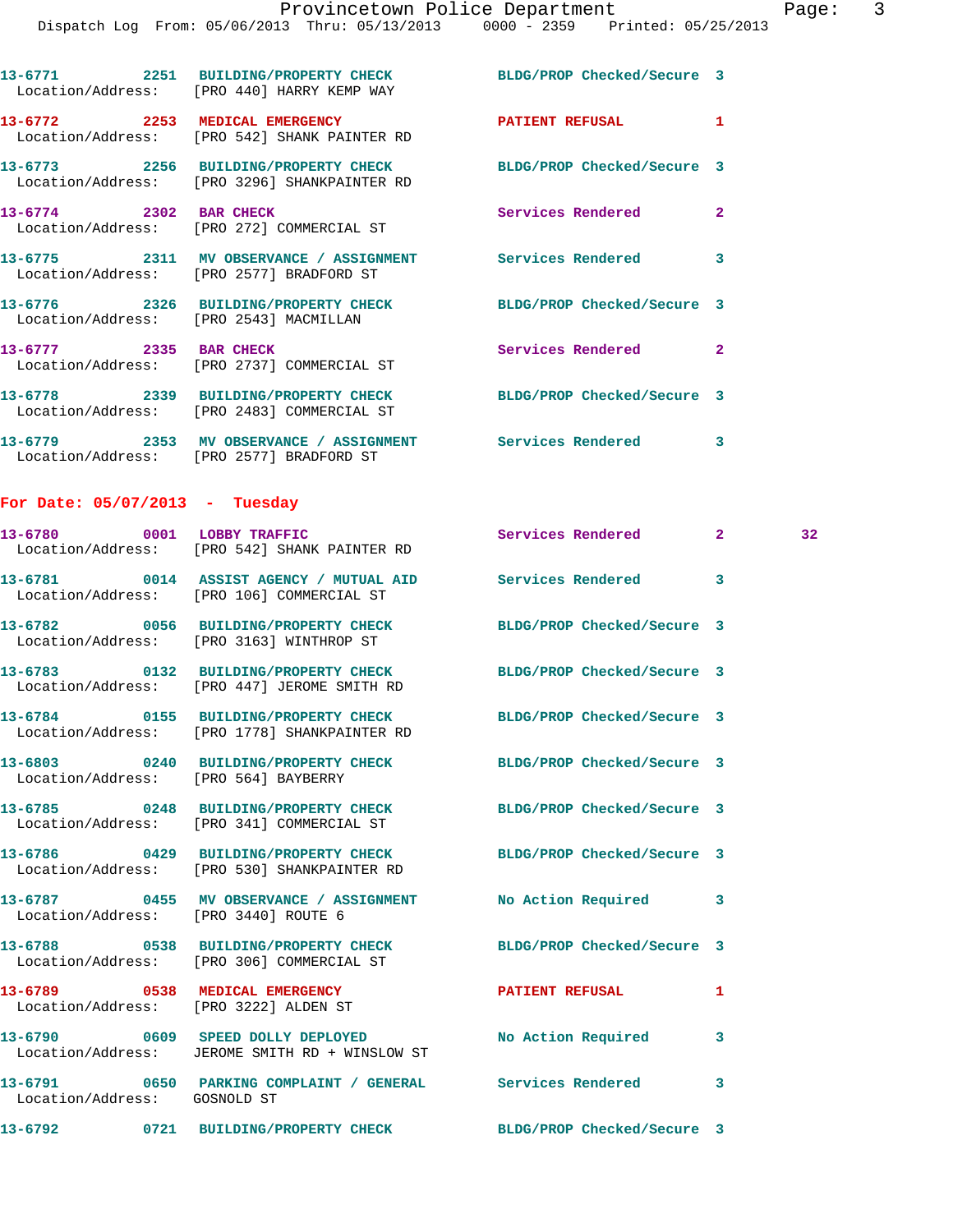|                                                              | Provincetown Police Department<br>Dispatch Log From: 05/06/2013 Thru: 05/13/2013 0000 - 2359 Printed: 05/25/2013 |                            |                |
|--------------------------------------------------------------|------------------------------------------------------------------------------------------------------------------|----------------------------|----------------|
|                                                              | Location/Address: [PRO 2543] MACMILLAN WHARF                                                                     |                            |                |
|                                                              | 13-6793 0725 PARK, WALK & TALK<br>Location: [PRO 3431] LOPES SQUARE                                              | Services Rendered          | $\overline{2}$ |
|                                                              | 13-6794 0744 HARBORMASTER ON/OFF DUTY Services Rendered<br>Location/Address: [PRO 2543] MACMILLAN WHARF          |                            | $\overline{2}$ |
|                                                              | 13-6795 0829 TRAFFIC CONTROL<br>Location/Address: STANDISH ST + BRADFORD ST                                      | <b>Services Rendered</b>   | 3              |
| Location/Address: [PRO 3440] ROUTE 6                         | 13-6796 6842 MV OBSERVANCE / ASSIGNMENT Services Rendered                                                        |                            | 3              |
| Location/Address: [PRO 446] HOWLAND ST                       | 13-6797 0844 MV OBSERVANCE / ASSIGNMENT Services Rendered                                                        |                            | 3              |
|                                                              | 13-6798 0857 VERBAL 89/9 STOP SIGN VERBAL WARNING<br>Location/Address: DAGGETT LN + BRADFORD ST                  |                            | 3              |
|                                                              | 13-6799 0903 VERBAL 90/17 SPEED<br>Location/Address: ROUTE 6 + CONWELL ST                                        | <b>VERBAL WARNING</b>      | 3              |
|                                                              | 13-6800 0941 PARK, WALK & TALK<br>Location/Address: [PRO 516] RACE POINT RD                                      | Services Rendered          | $\overline{2}$ |
| 13-6801 0942 911 GENERAL                                     | Location/Address: [PRO 542] SHANK PAINTER RD                                                                     | Services Rendered          | 1              |
|                                                              | 13-6802 0948 SQUIRRELS IN ATTIC<br>Location/Address: [PRO 2874] COMMERCIAL ST                                    | Services Rendered          | $\overline{2}$ |
| 13-6804 1049 DOG BITE REPORT<br>Location/Address: NELSON AVE |                                                                                                                  | Services Rendered          | $\mathbf{2}$   |
| Location/Address: [PRO 3287] ROUTE 6                         | 13-6805 1116 BUILDING/PROPERTY CHECK BLDG/PROP Checked/Secure 3                                                  |                            |                |
|                                                              | 13-6806 1121 MEDICAL EMERGENCY<br>Location/Address: [PRO 3670] SHANK PAINTER RD                                  | Transported to Hospital 1  |                |
|                                                              | 13-6808 1148 MV OBSERVANCE / ASSIGNMENT Services Rendered 3<br>Location/Address: [PRO 391] COMMERCIAL ST         |                            |                |
|                                                              | 13-6809 1153 BUILDING/PROPERTY CHECK<br>Location/Address: [PRO 3318] CEMETERY RD                                 | BLDG/PROP Checked/Secure 3 |                |
|                                                              | 13-6810 1218 MARINE-1 LAUNCH<br>Location/Address: [PRO 542] SHANK PAINTER RD                                     | Services Rendered          | $\mathbf{2}$   |
|                                                              | 13-6811 1243 BUILDING/PROPERTY CHECK BLDG/PROP Checked/Secure 3<br>Location/Address: [PRO 3163] WINTHROP ST      |                            |                |
|                                                              | 13-6812 1244 PARK, WALK & TALK<br>Location/Address: [PRO 537] SHANK PAINTER RD                                   | Services Rendered          | $\mathbf{2}$   |
| 13-6813 1310 MEDICAL EMERGENCY                               | Location/Address: [PRO 1892] SHANK PAINTER RD                                                                    | Transported to Hospital    | 1              |
|                                                              | 13-6816 1326 PARK, WALK & TALK<br>Location: [PRO 3431] LOPES SQUARE                                              | Services Rendered          | $\mathbf{2}$   |
| 13-6817 1347 MEDICAL EMERGENCY                               | Location/Address: [PRO 3222] ALDEN ST                                                                            | Transported to Hospital    | 1              |
|                                                              | 13-6818 1401 LANDLORD/TENANT<br>Location/Address: [PRO 1261] COMMERCIAL ST                                       | Services Rendered          | $\overline{a}$ |
|                                                              | 13-6819 1437 BUILDING/PROPERTY CHECK<br>Location/Address: [PRO 3317] CEMETERY RD                                 | BLDG/PROP Checked/Secure 3 |                |

Page: 4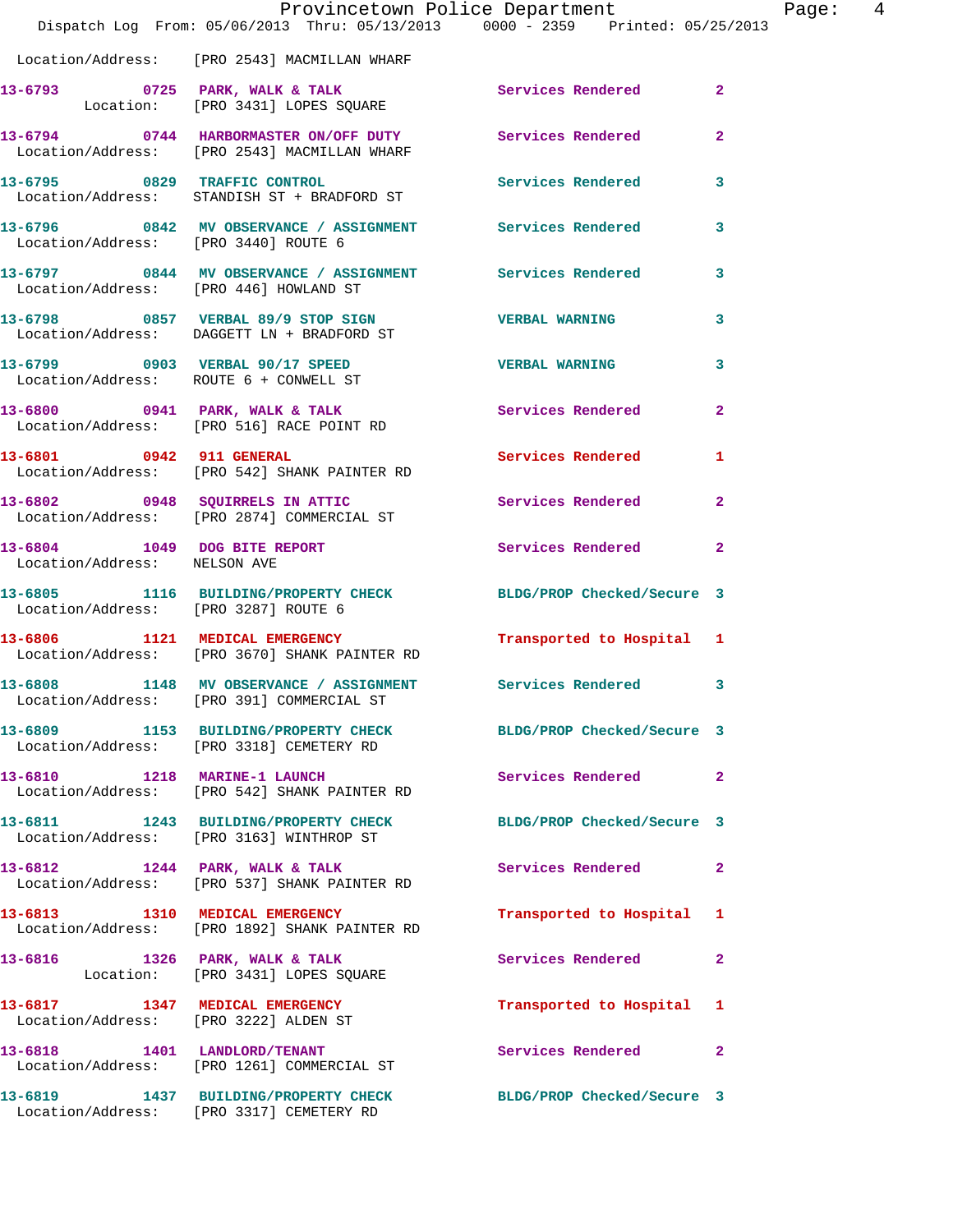|                                                           |                                                                                                               | Provincetown Police Department | Page: 5 |
|-----------------------------------------------------------|---------------------------------------------------------------------------------------------------------------|--------------------------------|---------|
|                                                           | Dispatch Log From: 05/06/2013 Thru: 05/13/2013 0000 - 2359 Printed: 05/25/2013                                |                                |         |
|                                                           | 13-6820 1442 REPTILE DYSFUNCTION Services Rendered 2<br>Location/Address: [PRO 516] RACE POINT RD             |                                |         |
|                                                           | 13-6822 1527 FOLLOW UP/DOG BITE Services Rendered 2<br>Location/Address: [PRO 105] COMMERCIAL ST              |                                |         |
|                                                           | 13-6823 1544 PARK, WALK & TALK Services Rendered 2<br>Location: [PRO 3431] LOPES SQUARE                       |                                |         |
| 13-6824 1546 FOLLOW UP<br>Location/Address: NELSON AVE    |                                                                                                               | <b>Services Rendered</b> 2     |         |
| 13-6825 1617 FOLLOW UP<br>Location/Address: COMMERCIAL ST |                                                                                                               | Services Rendered 2            |         |
|                                                           | 13-6826 1626 LOOSE DOG 13-6826 Services Rendered 2<br>Location/Address: [PRO 215] COMMERCIAL ST               |                                |         |
|                                                           | 13-6827 1629 MV STOP<br>Location/Address: [PRO 399] COMMERCIAL ST                                             | <b>VERBAL WARNING</b> 3        |         |
|                                                           | 13-6828 1647 PARKING COMPLAINT / GENERAL Services Rendered 3<br>Location/Address: [PRO 2500] COMMERCIAL ST    |                                |         |
|                                                           | 13-6829 1701 FOLLOW UP<br>Location/Address: [PRO 619] CREEK HILL RD                                           | Services Rendered 2            |         |
| Location/Address: [PRO 2521] ROUTE 6                      | 13-6830 1702 MV OBSERVANCE / ASSIGNMENT Services Rendered 3                                                   |                                |         |
|                                                           | 13-6831 1711 DR ORDERED TRANSPORT 1 Transported to Hospital 1<br>Location/Address: [PRO 440] HARRY KEMP WAY   |                                |         |
|                                                           | 13-6832 1728 LOST NIKON CAMERA<br>Location/Address: [PRO 3259] MACMILLAN WHARF                                | Services Rendered 3            |         |
|                                                           | 13-6833 1743 BUILDING/PROPERTY CHECK BLDG/PROP Checked/Secure 3<br>Location/Address: [PRO 564] BAYBERRY       |                                |         |
| Location/Address: NELSON AVE                              | 13-6834 1744 PARKING COMPLAINT / GENERAL Services Rendered 3                                                  |                                |         |
|                                                           | 13-6836 1951 PARKING COMPLAINT / GENERAL Services Rendered 3<br>Location/Address: [PRO 667] COMMERCIAL ST     |                                |         |
| Location/Address: ROUTE 6                                 | 13-6837 1954 MV OBSERVANCE / ASSIGNMENT Services Rendered 3                                                   |                                |         |
|                                                           | 13-6838 2021 BUILDING/PROPERTY CHECK BLDG/PROP Checked/Secure 3<br>Location/Address: [PRO 1638] COMMERCIAL ST |                                |         |
|                                                           | 13-6839 2048 MEDICAL EMERGENCY<br>Location/Address: [PRO 143] COMMERCIAL ST                                   | Transported to Hospital 1      |         |
|                                                           | 13-6841 2109 BUILDING/PROPERTY CHECK BLDG/PROP Checked/Secure 3<br>Location/Address: [PRO 519] RACE POINT RD  |                                |         |
| 13-6842 2123 MV STOP                                      | Location/Address: [PRO 3296] SHANK PAINTER RD                                                                 | <b>VERBAL WARNING</b>          | 3       |
| 13-6843 2141 MV STOP                                      | Location/Address: [PRO 43] BRADFORD ST                                                                        | <b>VERBAL WARNING</b>          | 3       |
|                                                           | 13-6844 2153 MV STOP<br>Location/Address: [PRO 2577] BRADFORD ST                                              | No Action Required 3           |         |
|                                                           | 13-6845 2208 COMPLAINT - STREET PERFORMERS SPOKEN TO<br>Location/Address: [PRO 3443] COMMERCIAL ST            |                                | 3       |
|                                                           | 13-6846 2318 BUILDING/PROPERTY CHECK BLD/PROP CHECKED UNSECUR 3<br>Location/Address: [PRO 440] HARRY KEMP WAY |                                |         |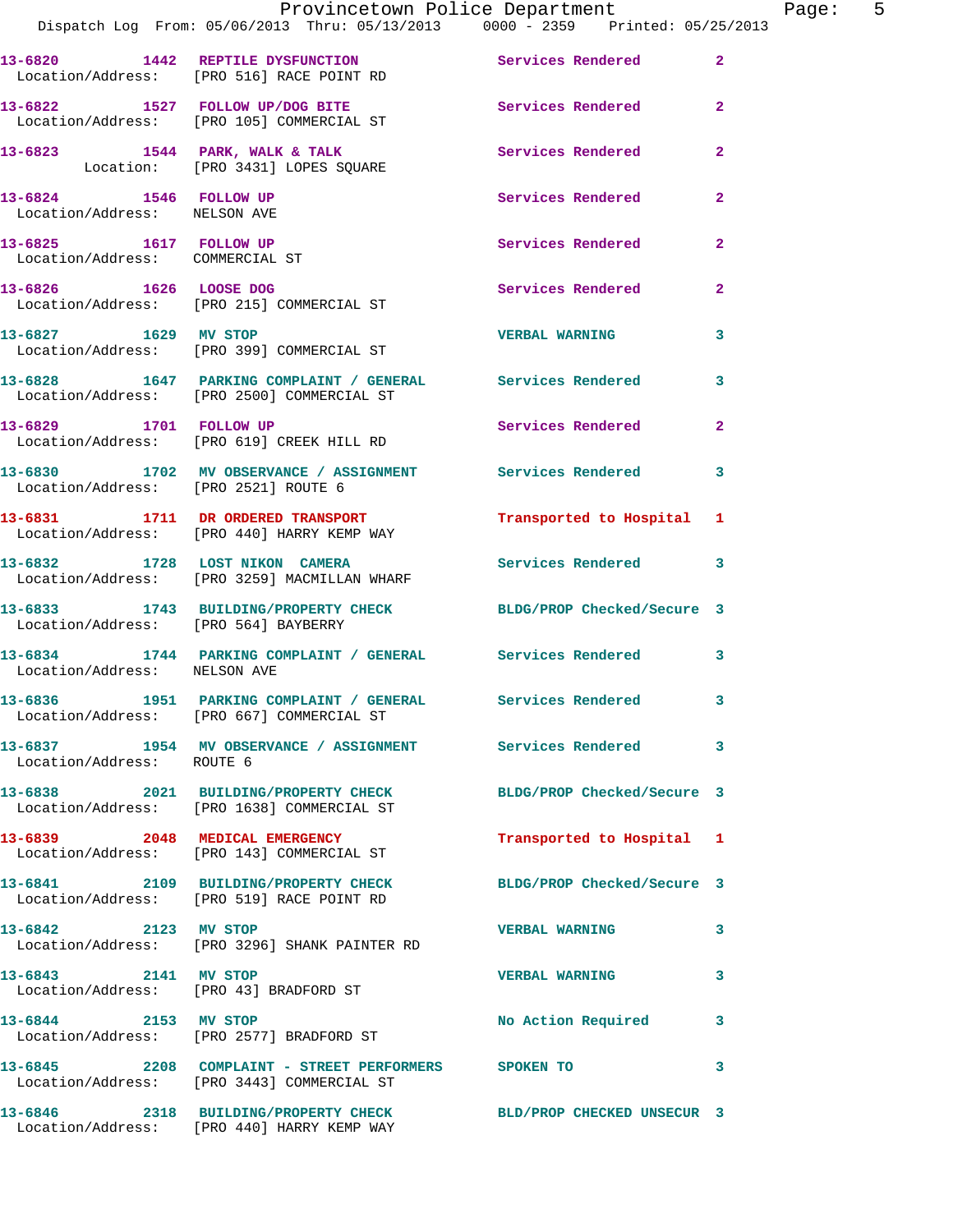Dispatch Log From: 05/06/2013 Thru: 05/13/2013 0000 - 2359 Printed: 05/25/2013 **13-6847 2319 BUILDING/PROPERTY CHECK Services Rendered 3**  Location/Address: [PRO 391] COMMERCIAL ST **13-6848 2332 ASSAULT/TRANSPORT Transported to Hospital 1 1**  Location/Address: [PRO 3203] VORSE LN **For Date: 05/08/2013 - Wednesday 13-6849 0002 LOBBY TRAFFIC Services Rendered 2 38**  Location/Address: [PRO 542] SHANK PAINTER RD **13-6850 0206 BUILDING/PROPERTY CHECK BLDG/PROP Checked/Secure 3**  Location/Address: [PRO 3287] ROUTE 6 **13-6851 0211 MV OBSERVANCE / ASSIGNMENT Services Rendered 3**  Location/Address: BRADFORD ST + SHANK PAINTER RD **13-6852 0214 BUILDING/PROPERTY CHECK Services Rendered 3**  Location/Address: [PRO 2483] COMMERCIAL ST **13-6853 0246 ANIMAL CALL Services Rendered 2**  Location/Address: [PRO 357] COMMERCIAL ST **13-6854 0323 BUILDING/PROPERTY CHECK BLDG/PROP Checked/Secure 3**  Location/Address: [PRO 3030] TIN PAN ALLEY RD **13-6855 0446 BUILDING/PROPERTY CHECK BLDG/PROP Checked/Secure 3**  Location/Address: [PRO 545] SHANKPAINTER RD **13-6856 0516 BUILDING/PROPERTY CHECK BLDG/PROP Checked/Secure 3**  Location/Address: [PRO 1646] WINSLOW ST

**13-6857 0526 BUILDING/PROPERTY CHECK BLDG/PROP Checked/Secure 3**  Location/Address: [PRO 564] BAYBERRY

**13-6859 0610 BUILDING/PROPERTY CHECK BLDG/PROP Checked/Secure 3**  Location/Address: [PRO 3163] WINTHROP ST

**13-6858 0611 MV OBSERVANCE / ASSIGNMENT Services Rendered 3**  Location/Address: [PRO 391] COMMERCIAL ST

**13-6860 0738 BUILDING/PROPERTY CHECK BLDG/PROP Checked/Secure 3**  Location/Address: [PRO 2206] COMMERCIAL ST

**13-6861 0741 HARBORMASTER ON/OFF DUTY Services Rendered 2**  Location/Address: [PRO 2543] MACMILLAN WHARF

**13-6862 0745 MV OBSERVANCE / ASSIGNMENT No Action Required 3**  Location/Address: [PRO 216] COMMERCIAL ST **13-6863 0804 ROAD CLOSURES Services Rendered 3 13-6864 0813 FOLLOW UP/RACCOON CALL Services Rendered 2**  Location/Address: [PRO 619] CREEK HILL RD **13-6865 0856 PETERS NOT CALLING Services Rendered 3 13-6866 0915 TURN SIGNAL OUT. Services Rendered 3**  Location/Address: CONWELL ST + ROUTE 6

**13-6867 0919 ALARM - FIRE False Alarm 1**  Location/Address: [PRO 1202] COMMERCIAL ST **13-6868 0951 PARKING COMPLAINT / GENERAL GONE ON ARRIVAL 3**  Location/Address: CONANT ST + BRADFORD ST **13-6869 0957 MISSING CAT/FOUND Services Rendered 2**  Location/Address: [PRO 39] BAYBERRY AVE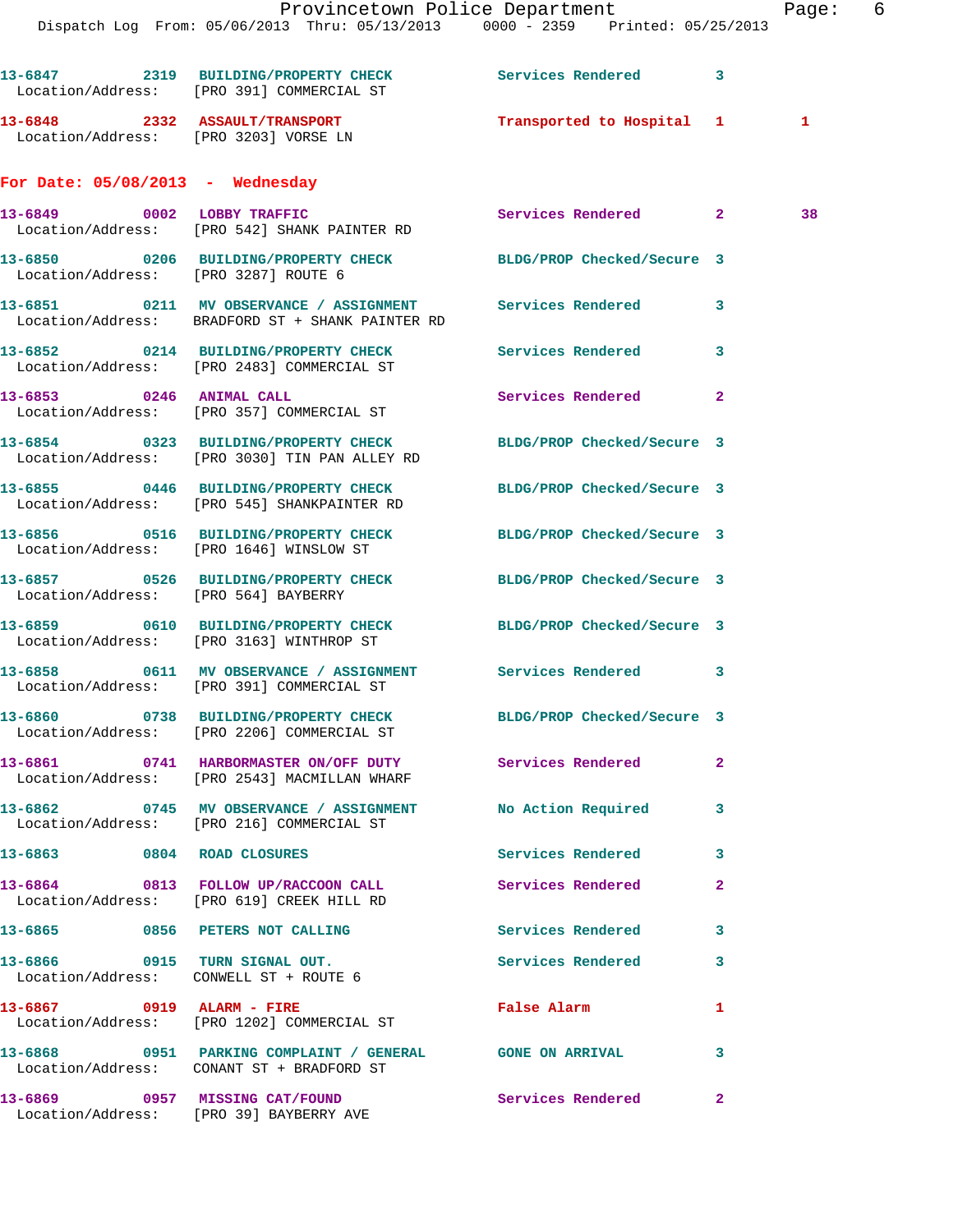|                                | Provincetown Police Department Fage: 7<br>Dispatch Log From: 05/06/2013 Thru: 05/13/2013 0000 - 2359 Printed: 05/25/2013 |                            |              |  |
|--------------------------------|--------------------------------------------------------------------------------------------------------------------------|----------------------------|--------------|--|
|                                |                                                                                                                          |                            |              |  |
|                                | 13-6870 1004 PARKING COMPLAINT / GENERAL VERBAL WARNING<br>Location/Address: [PRO 2349] BRADFORD ST                      |                            | 3            |  |
|                                | 13-6871 1014 MV OBSERVANCE / ASSIGNMENT Citation/Warning Issued 3<br>Location/Address: BRADFORD ST + HIGH POLE HILL      |                            |              |  |
|                                | 13-6872 1020 VERBAL 90/20 INSPECTION VERBAL WARNING<br>Location/Address: CARVER ST + BRADFORD ST                         |                            | 3            |  |
|                                | 13-6873 1036 VERBAL 90/20 INSPECTION VERBAL WARNING<br>Location/Address: COURT ST + WINTHROP ST                          |                            | 3            |  |
| Location/Address: BAYBERRY AVE | 13-6874 1048 ALARM - GENERAL False Alarm 1                                                                               |                            |              |  |
|                                | 13-6875 1128 BUILDING/PROPERTY CHECK BLDG/PROP Checked/Secure 3<br>Location/Address: [PRO 2500] COMMERCIAL ST            |                            |              |  |
|                                | 13-6876 1241 PARK, WALK & TALK 1999 Services Rendered<br>Location/Address: [PRO 216] COMMERCIAL ST                       |                            | $\mathbf{2}$ |  |
|                                | 13-6877 1301 PARK, WALK & TALK 1988 Services Rendered<br>Location/Address: [PRO 537] SHANK PAINTER RD                    |                            | $\mathbf{2}$ |  |
| Location/Address: BAYBERRY AVE | 13-6878 1312 ALARM - GENERAL 1 False Alarm                                                                               |                            |              |  |
|                                | 13-6879 1347 MV OBSERVANCE / ASSIGNMENT Citation/Warning Issued 3<br>Location/Address: [PRO 2952] SHANKPAINTER RD        |                            |              |  |
|                                | 13-6880 1355 VERBAL 90/6 PLATE 7 VERBAL WARNING<br>Location/Address: ROUTE 6 + SHANK PAINTER RD                          |                            | 3            |  |
|                                | 13-6881 1403 FOLLOW UP<br>Location/Address: [PRO 619] CREEK HILL RD                                                      | Services Rendered          | $\mathbf{2}$ |  |
|                                | 13-6882 1404 FOUND BLACKBERRY<br>Location/Address: [PRO 196] COMMERCIAL ST                                               | Services Rendered 3        |              |  |
|                                | 13-6883 1419 MEDICAL EMERGENCY<br>Location/Address: [PRO 440] HARRY KEMP WAY                                             | Transported to Hospital 1  |              |  |
|                                | 13-6885 1544 BUILDING/PROPERTY CHECK<br>Location/Address: [PRO 2898] JEROME SMITH RD                                     | BLDG/PROP Checked/Secure 3 |              |  |
| 13-6886 1618 MV COMPLAINT      | Location/Address: [PRO 1977] COMMERCIAL ST                                                                               | Services Rendered          | $\mathbf{2}$ |  |
| 13-6887 1716 ALARM - FIRE      | Location/Address: [PRO 106] COMMERCIAL ST                                                                                | <b>Services Rendered</b>   | 1            |  |
|                                | 13-6888 1800 PARK, WALK & TALK<br>Location: [PRO 3431] LOPES SQUARE                                                      | Services Rendered          | $\mathbf{2}$ |  |
|                                | 13-6889 1803 BUILDING/PROPERTY CHECK BLDG/PROP Checked/Secure 3<br>Location/Address: [PRO 488] MAYFLOWER ST              |                            |              |  |
|                                | 13-6891 2013 SERVICE CALL<br>Location/Address: [PRO 542] SHANK PAINTER RD                                                | Services Rendered          | 3            |  |
|                                | 13-6893 2317 BUILDING/PROPERTY CHECK BLDG/PROP Checked/Secure 3<br>Location/Address: [PRO 2898] JEROME SMITH RD          |                            |              |  |
|                                | 13-6894 2320 BUILDING/PROPERTY CHECK BLDG/PROP Checked/Secure 3<br>Location/Address: [PRO 306] COMMERCIAL ST             |                            |              |  |
|                                |                                                                                                                          |                            |              |  |

## **For Date: 05/09/2013 - Thursday**

| 13-6895           | 0009 | <b>MV OBSERVANCE / ASSIGNMENT</b> | Services Rendered |  |
|-------------------|------|-----------------------------------|-------------------|--|
| Location/Address: |      | HIGH POLE HL + BRADFORD ST        |                   |  |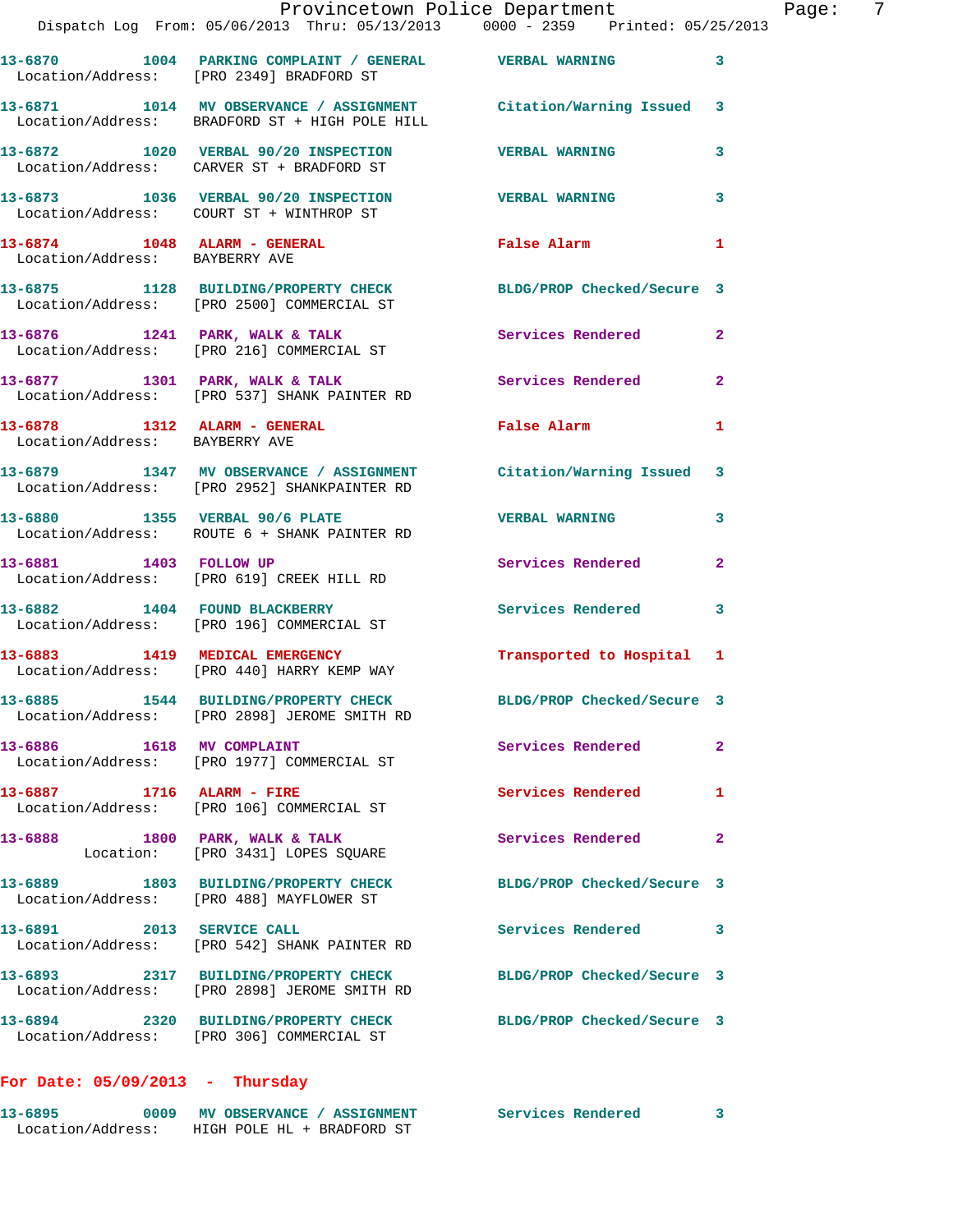| Location/Address: [PRO 3287] ROUTE 6  | 13-6896 0033 BUILDING/PROPERTY CHECK                                                                         | BLDG/PROP Checked/Secure 3 |                |
|---------------------------------------|--------------------------------------------------------------------------------------------------------------|----------------------------|----------------|
|                                       | 13-6897 0110 BUILDING/PROPERTY CHECK<br>Location/Address: [PRO 488] MAYFLOWER ST                             | BLDG/PROP Checked/Secure 3 |                |
|                                       | 13-6898 0249 BUILDING/PROPERTY CHECK<br>Location/Address: [PRO 537] SHANK PAINTER RD                         | BLDG/PROP Checked/Secure 3 |                |
|                                       | 13-6899 0337 BUILDING/PROPERTY CHECK<br>Location/Address: [PRO 1638] COMMERCIAL ST                           | BLDG/PROP Checked/Secure 3 |                |
|                                       | 13-6900 0453 BUILDING/PROPERTY CHECK<br>Location/Address: [PRO 545] SHANKPAINTER RD                          | BLDG/PROP Checked/Secure 3 |                |
| Location/Address: [PRO 444] HIGH POLE | 13-6901 0507 BUILDING/PROPERTY CHECK                                                                         | BLDG/PROP Checked/Secure 3 |                |
|                                       | 13-6902 0555 PARK, WALK & TALK/OPEN DOOR BLDG/PROP Checked/Secure 2<br>Location: [PRO 3431] LOPES SQUARE     |                            |                |
|                                       | 13-6903 0600 LOBBY TRAFFIC<br>Location/Address: [PRO 542] SHANK PAINTER RD                                   | <b>Services Rendered</b>   | $\mathbf{2}$   |
|                                       | $13-6904$ 0614 PARK, WALK & TALK<br>Location: [PRO 3431] LOPES SQUARE                                        | Services Rendered 2        |                |
| 13-6905 0634 TTY CALL                 | Location/Address: [PRO 542] SHANK PAINTER RD                                                                 | Services Rendered 3        |                |
|                                       | 13-6907 0743 BUILDING/PROPERTY CHECK<br>Location/Address: [PRO 2206] COMMERCIAL ST                           | BLDG/PROP Checked/Secure 3 |                |
|                                       | 13-6908 0746 BUILDING/PROPERTY CHECK<br>Location/Address: [PRO 2500] COMMERCIAL ST                           | BLDG/PROP Checked/Secure 3 |                |
| Location/Address: [PRO 2513] ROUTE 6  | 13-6909 0753 MV OBSERVANCE / ASSIGNMENT Services Rendered                                                    |                            | 3              |
| 13-6910 0758 MV STOP                  | Location/Address: [PRO 2513] ROUTE 6                                                                         | <b>VERBAL WARNING</b>      | 3              |
|                                       | 13-6911 0800 MV OBSERVANCE / ASSIGNMENT No Action Required 3<br>Location/Address: [PRO 2952] SHANKPAINTER RD |                            |                |
|                                       | 13-6912 0913 BUILDING/PROPERTY CHECK<br>Location/Address: [PRO 2481] TREMONT ST                              | BLDG/PROP Checked/Secure 3 |                |
| 13-6913 0930 GENERATOR TEST           |                                                                                                              | No Action Required 3       |                |
| 13-6914                               | 0931 BUILDING/PROPERTY CHECK<br>Location/Address: [PRO 3318] CEMETERY RD                                     | BLDG/PROP Checked/Secure 3 |                |
| 13-6916 0958 TOW & HOLD               | Location/Address: [PRO 1209] COMMERCIAL ST                                                                   | Vehicle Towed              | $\overline{2}$ |
| 13-6917 1012 POWER OUTAGE             | Location/Address: [PRO 999] MONTELLO ST                                                                      | Services Rendered          | 3              |
| 13-6920 1048 PRISONER RELEASE         |                                                                                                              | No Action Required         | 3              |
| 13-6921 1137 PARKED TRUCK             | Location/Address: [PRO 3793] COMMERCIAL ST                                                                   | Unfounded                  | $\mathbf{2}$   |
| 13-6922 1139 PARK, WALK & TALK        | Location/Address: [PRO 537] SHANK PAINTER RD                                                                 | No Action Required         | $\mathbf{2}$   |
| 13-6924                               | 1319 MV OBSERVANCE / ASSIGNMENT Services Rendered                                                            |                            | $\mathbf{3}$   |

Location/Address: [PRO 446] HOWLAND ST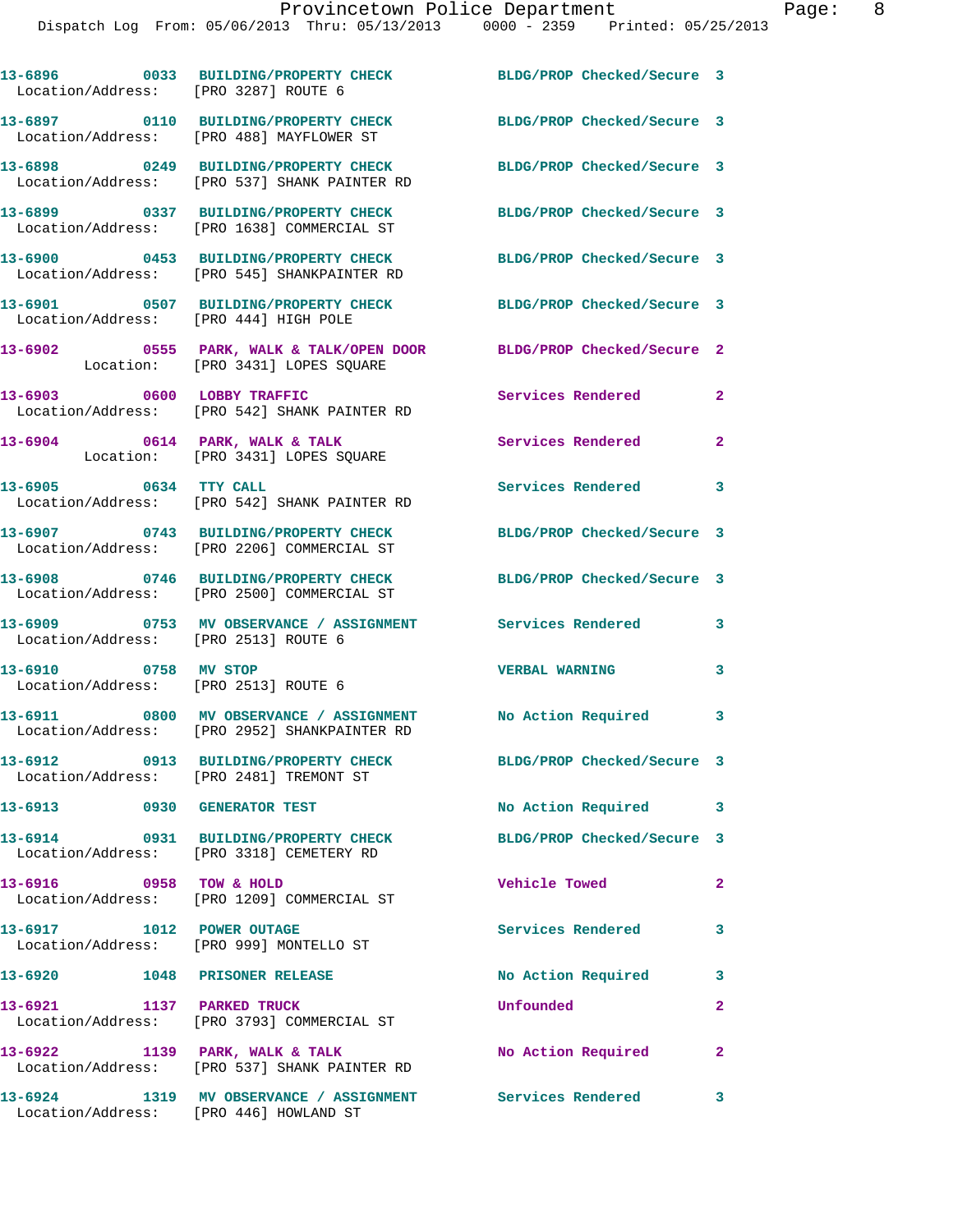|                                                                   | PLOVINCECOWN POILCE DEPALCMENT<br>Dispatch Log From: 05/06/2013 Thru: 05/13/2013 0000 - 2359 Printed: 05/25/2013 |                            |              | raye         |
|-------------------------------------------------------------------|------------------------------------------------------------------------------------------------------------------|----------------------------|--------------|--------------|
|                                                                   | 13-6925 1356 NO LICENSE PLATE<br>Location/Address: [PRO 2512] JEROME SMITH RD                                    | Services Rendered          | $\mathbf{2}$ |              |
|                                                                   | 13-6926 1434 MV COMPLAINT/THREAT<br>Location/Address: [PRO 146] COMMERCIAL ST                                    | Services Rendered          | $\mathbf{2}$ |              |
| 13-6927 1550 ASSIST CITIZEN<br>Location/Address: OLD ANN PAGE WAY |                                                                                                                  | Services Rendered          | 3            |              |
| 13-6928 1638 ASSAULT<br>Location/Address: OLD ANN PAGE WAY        |                                                                                                                  | PATIENT REFUSAL 1          |              | $\mathbf{1}$ |
|                                                                   | 13-6929 1652 CHILD LOCKED IN CAR<br>Location/Address: [PRO 516] RACE POINT RD                                    | Services Rendered          | 3            |              |
|                                                                   | 13-6930 1833 BUILDING/PROPERTY CHECK<br>Location/Address: [PRO 2898] JEROME SMITH RD                             | BLDG/PROP Checked/Secure 3 |              |              |
|                                                                   | 13-6931 1902 BUILDING/PROPERTY CHECK<br>Location/Address: [PRO 2206] COMMERCIAL ST                               | BLDG/PROP Checked/Secure 3 |              |              |
|                                                                   | 13-6933 1935 DEAD SEAGULL<br>Location/Address: [PRO 187] COMMERCIAL ST                                           | <b>Services Rendered</b> 2 |              |              |
|                                                                   | 13-6934 2010 LOST WALLET<br>Location/Address: [PRO 105] COMMERCIAL ST                                            | Services Rendered          | 3            |              |
| 13-6935 2157 THREATS                                              | Location/Address: [PRO 1742] CONWELL ST                                                                          | SPOKEN TO                  | $\mathbf{2}$ |              |
|                                                                   | 13-6936 2323 BUILDING/PROPERTY CHECK BLDG/PROP Checked/Secure 3<br>Location/Address: [PRO 530] SHANKPAINTER RD   |                            |              |              |
|                                                                   | 13-6937 2339 BUILDING/PROPERTY CHECK BLDG/PROP Checked/Secure 3<br>Location/Address: [PRO 2483] COMMERCIAL ST    |                            |              |              |
| For Date: $05/10/2013$ - Friday                                   |                                                                                                                  |                            |              |              |
| $13 - 6938$                                                       | 0003 BUILDING/PROPERTY CHECK BLDG/PROP Checked/Secure 3<br>Location/Address: [PRO 440] HARRY KEMP WAY            |                            |              |              |
|                                                                   | 13-6939 0013 MV OBSERVANCE / ASSIGNMENT<br>Location/Address: [PRO 2577] BRADFORD ST                              | No Action Required         | 3            |              |
| 13-6940 0013 MV COMPLAINT                                         | Location/Address: WINTHROP ST + COMMERCIAL ST                                                                    | Could Not Locate           | 2            |              |
| 13-6941 0027 MV STOP<br>Location/Address: ROUTE 6                 |                                                                                                                  | <b>VERBAL WARNING</b>      | 3            |              |
|                                                                   | 13-6942 0046 BUILDING/PROPERTY CHECK<br>Location/Address: [PRO 2543] MACMILLAN                                   | BLDG/PROP Checked/Secure 3 |              |              |
|                                                                   | 13-6944 0102 MV OBSERVANCE / ASSIGNMENT Services Rendered 3<br>Location/Address: [PRO 2577] BRADFORD ST          |                            |              |              |
| Location/Address: [PRO 564] BAYBERRY                              | 13-6945 0202 BUILDING/PROPERTY CHECK BLDG/PROP Checked/Secure 3                                                  |                            |              |              |
|                                                                   | 13-6946 0234 BUILDING/PROPERTY CHECK BLDG/PROP Checked/Secure 3<br>Location/Address: [PRO 3256] COMMERCIAL ST    |                            |              |              |
|                                                                   | 13-6947 0430 BUILDING/PROPERTY CHECK BLDG/PROP Checked/Secure 3<br>Location/Address: [PRO 3296] SHANKPAINTER RD  |                            |              |              |
|                                                                   | 13-6948 0436 BUILDING/PROPERTY CHECK BLDG/PROP Checked/Secure 3<br>Location/Address: [PRO 306] COMMERCIAL ST     |                            |              |              |
| 13-6949 0605 LOBBY TRAFFIC                                        | Location/Address: [PRO 542] SHANK PAINTER RD                                                                     | Services Rendered 2        |              | 29           |

Provincetown Police Department Page: 9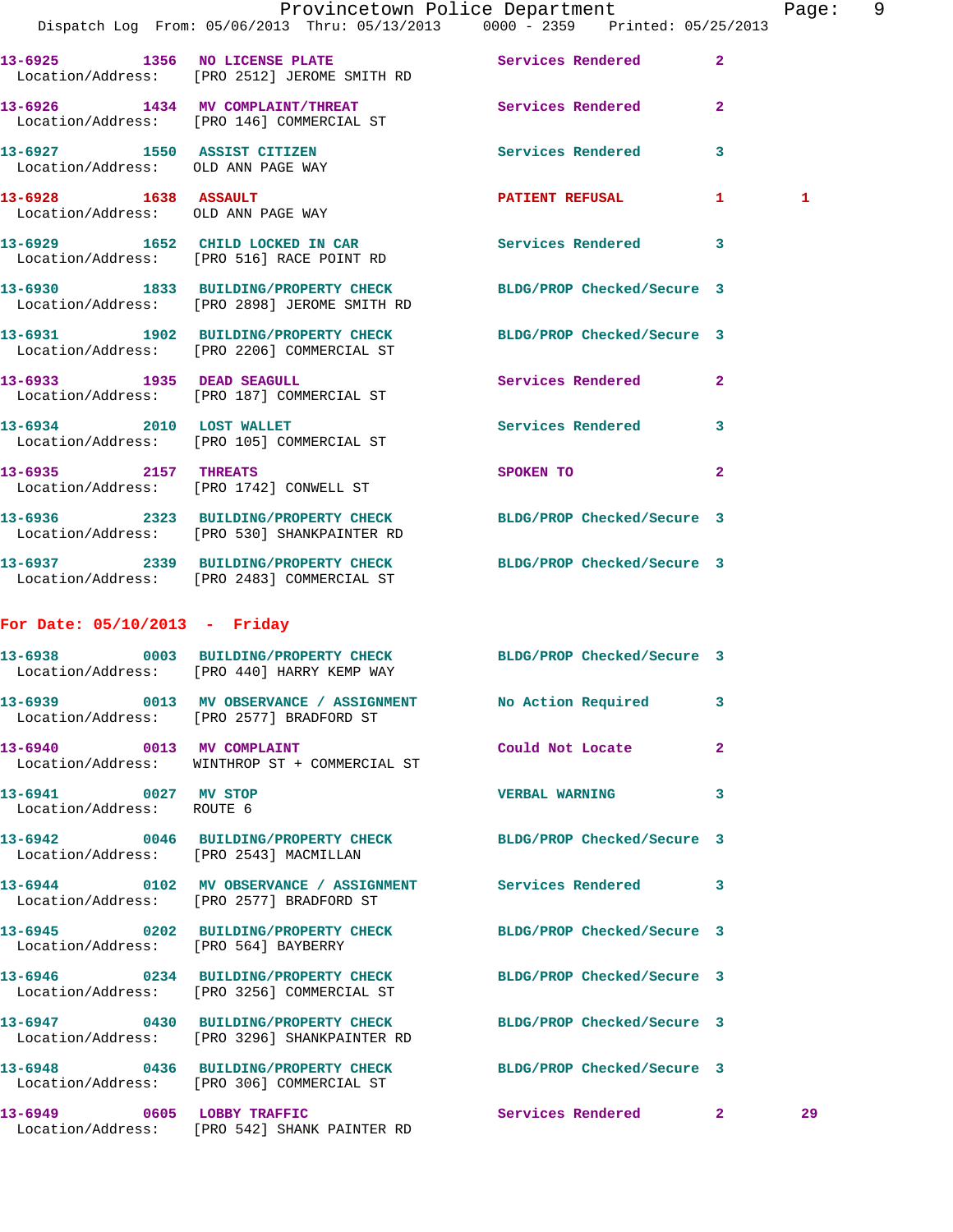|                                      | 13-6950 0621 COMPLAINT<br>Location/Address: COMMERCIAL ST + W VINE ST                                      | <b>Services Rendered</b>   | 3              |              |
|--------------------------------------|------------------------------------------------------------------------------------------------------------|----------------------------|----------------|--------------|
|                                      | 13-6951 0634 SPEED DOLLY ASSIGNMENT Services Rendered<br>Location/Address: [PRO 42] BRADFORD ST            |                            | 3              |              |
| Location/Address: [PRO 3287] ROUTE 6 | 13-6952 0659 BUILDING/PROPERTY CHECK                                                                       | BLDG/PROP Checked/Secure 3 |                |              |
|                                      | 13-6953 0713 ASSIST AGENCY/MV BOLO<br>Location/Address: [PRO 526] RYDER ST EXT                             | Services Rendered          | 3              |              |
|                                      | 13-6954 0741 BUILDING/PROPERTY CHECK<br>Location/Address: [PRO 3292] COMMERCIAL ST                         | BLDG/PROP Checked/Secure 3 |                |              |
|                                      | 13-6955 0754 SCHOOL COVERAGE<br>Location/Address: [PRO 488] MAYFLOWER AVE                                  | Services Rendered          | 3              |              |
|                                      | 13-6956 6801 MV OBSERVANCE / ASSIGNMENT No Action Required<br>Location/Address: ROUTE 6 + SHANK PAINTER RD |                            | 3              |              |
|                                      | 13-6957 0807 PROPERTY DAMAGE<br>Location/Address: [PRO 1742] CONWELL ST                                    | Services Rendered          | 3              |              |
|                                      | 13-6958 0839 PARK, WALK & TALK<br>Location/Address: [PRO 105] COMMERCIAL ST                                | Services Rendered          | $\overline{a}$ |              |
|                                      | 13-6959 0931 MV PROPERTY DAMAGE<br>Location/Address: [PRO 186] COMMERCIAL ST                               | Services Rendered          | $\mathbf{2}$   |              |
| 13-6960 0934 INJURED DUCK            | Location/Address: [PRO 542] SHANK PAINTER RD                                                               | No Action Required         | $\overline{2}$ |              |
|                                      | 13-6961 0958 MV OBSERVANCE / ASSIGNMENT<br>Location/Address: RYDER ST + BRADFORD ST                        | Citation/Warning Issued    | 3              |              |
| Location/Address: [PRO 2479] ROUTE 6 | 13-6962 1005 MV OBSERVANCE / ASSIGNMENT Services Rendered                                                  |                            | 3              |              |
|                                      | 13-6963 1005 MV STOP<br>Location/Address: CENTER ST + BRADFORD ST                                          | No Action Required         | 3              |              |
|                                      | 13-6964 1012 MOPED REGISTRATION<br>Location/Address: [PRO 3094] COMMERCIAL ST                              | Services Rendered          | $\mathbf{2}$   |              |
|                                      | 13-6965 1023 BUILDING/PROPERTY CHECK<br>Location/Address: [PRO 2206] COMMERCIAL ST                         | BLDG/PROP Checked/Secure 3 |                |              |
| 13-6966 1038 TRAFFIC                 | Location/Address: [PRO 3771] COMMERCIAL ST                                                                 | Services Rendered          | $\mathbf{2}$   | $\mathbf{2}$ |
|                                      | 13-6967 1047 ILLEGAL DUMPING Services Rendered<br>Location/Address: [PRO 2483] PEARL ST + COMMERCIAL ST    |                            | $\mathbf{2}$   |              |
| 13-6968 1051 CABLE WIRE              | Location/Address: [PRO 988] MECHANIC ST                                                                    | Taken/Referred to Other    | $\overline{2}$ |              |
|                                      | 13-6969 1148 SCHOOL COVERAGE<br>Location/Address: [PRO 488] MAYFLOWER AVE                                  | <b>Services Rendered</b>   | 3              |              |
|                                      | 13-6970 1157 PARKED WITH PERMISSION<br>Location/Address: [PRO 105] COMMERCIAL ST                           | No Action Required         | $\overline{a}$ |              |
|                                      | 13-6972 1239 RACOON INVESTIGATION<br>Location/Address: [PRO 318] COMMERCIAL ST                             | Services Rendered          | 2              |              |
|                                      | 13-6973 1313 SERVE RESTRAINING ORDER<br>Location/Address: [PRO 542] SHANK PAINTER RD                       | SPOKEN TO                  | $\mathbf{2}$   |              |

**13-6974 1359 BUILDING/PROPERTY CHECK BLDG/PROP Checked/Secure 3**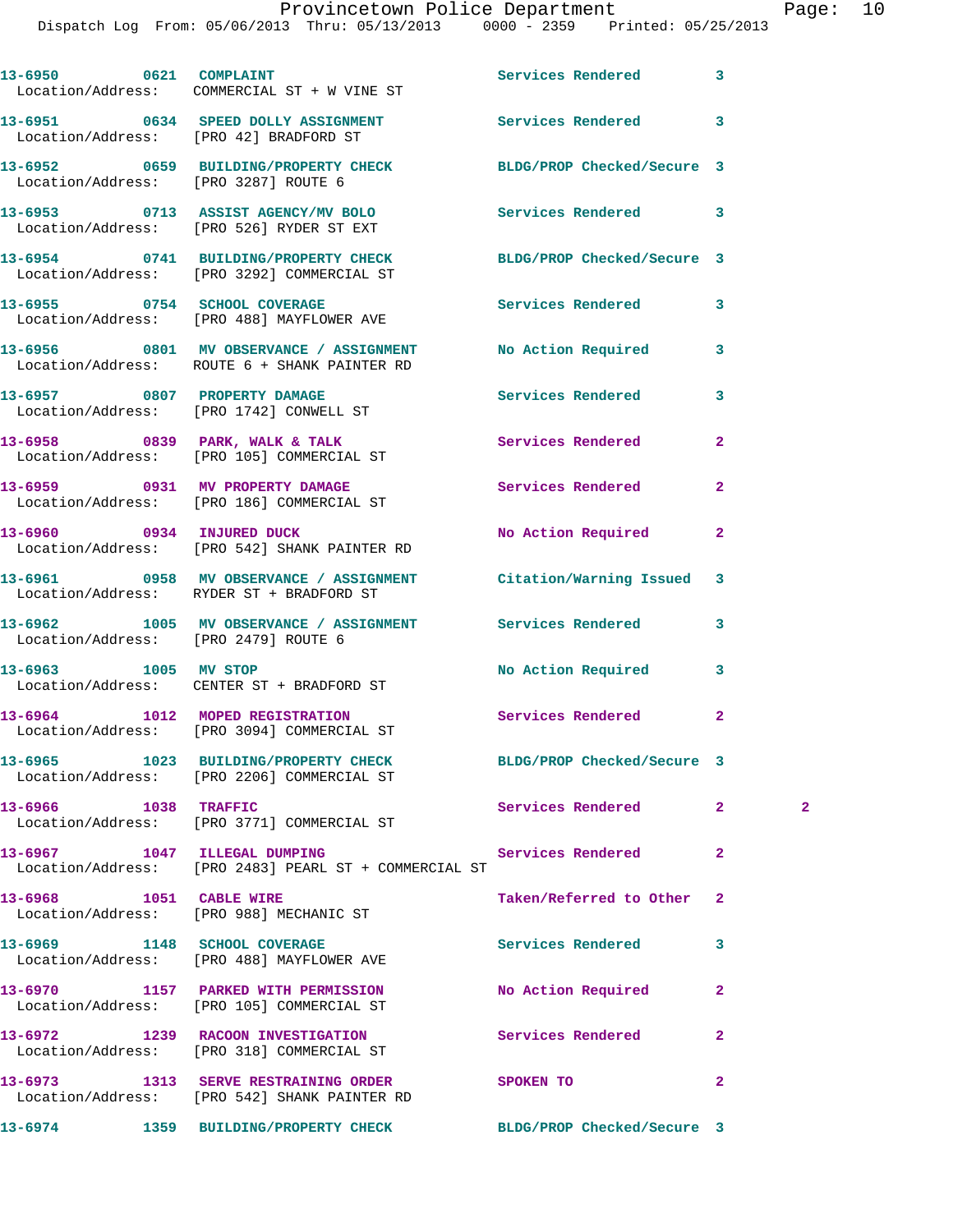|                                                                                  |           |                                                                                                                                                       | Page: 11                                                                                                                                                                                                                                                                                                                                                                                                                                                                                                                                                                                                                                                                                                                                                                                                                                                                                                                                                                                                                                                                                                                                                                                          |                                                                 |
|----------------------------------------------------------------------------------|-----------|-------------------------------------------------------------------------------------------------------------------------------------------------------|---------------------------------------------------------------------------------------------------------------------------------------------------------------------------------------------------------------------------------------------------------------------------------------------------------------------------------------------------------------------------------------------------------------------------------------------------------------------------------------------------------------------------------------------------------------------------------------------------------------------------------------------------------------------------------------------------------------------------------------------------------------------------------------------------------------------------------------------------------------------------------------------------------------------------------------------------------------------------------------------------------------------------------------------------------------------------------------------------------------------------------------------------------------------------------------------------|-----------------------------------------------------------------|
| Location/Address: [PRO 564] BAYBERRY                                             |           |                                                                                                                                                       |                                                                                                                                                                                                                                                                                                                                                                                                                                                                                                                                                                                                                                                                                                                                                                                                                                                                                                                                                                                                                                                                                                                                                                                                   |                                                                 |
| Location/Address: [PRO 2500] COMMERCIAL ST                                       |           |                                                                                                                                                       |                                                                                                                                                                                                                                                                                                                                                                                                                                                                                                                                                                                                                                                                                                                                                                                                                                                                                                                                                                                                                                                                                                                                                                                                   |                                                                 |
| 13-6976 1402 HOSPITAL TRANSPORT<br>Location/Address: [PRO 3222] ALDEN ST         |           |                                                                                                                                                       |                                                                                                                                                                                                                                                                                                                                                                                                                                                                                                                                                                                                                                                                                                                                                                                                                                                                                                                                                                                                                                                                                                                                                                                                   |                                                                 |
| Location/Address: [PRO 3317] CEMETERY RD                                         |           |                                                                                                                                                       | 1                                                                                                                                                                                                                                                                                                                                                                                                                                                                                                                                                                                                                                                                                                                                                                                                                                                                                                                                                                                                                                                                                                                                                                                                 |                                                                 |
| 13-6978 1426 CHILD CUSTODY ASSIST<br>Location/Address: [PRO 488] MAYFLOWER AVE   | SPOKEN TO | 3                                                                                                                                                     |                                                                                                                                                                                                                                                                                                                                                                                                                                                                                                                                                                                                                                                                                                                                                                                                                                                                                                                                                                                                                                                                                                                                                                                                   |                                                                 |
| 13-6981 1528 MV COMPLAINT<br>Location/Address: [PRO 495] NELSON AVE              |           |                                                                                                                                                       |                                                                                                                                                                                                                                                                                                                                                                                                                                                                                                                                                                                                                                                                                                                                                                                                                                                                                                                                                                                                                                                                                                                                                                                                   |                                                                 |
| 13-6980 1534 SPEEDING M/C<br>Location/Address: [PRO 42] BRADFORD ST              |           | $\overline{2}$                                                                                                                                        |                                                                                                                                                                                                                                                                                                                                                                                                                                                                                                                                                                                                                                                                                                                                                                                                                                                                                                                                                                                                                                                                                                                                                                                                   |                                                                 |
| 13-6983 1557 SOFA DUMPING<br>Location/Address: [PRO 525] COMMERCIAL ST           |           | $\overline{\mathbf{3}}$                                                                                                                               |                                                                                                                                                                                                                                                                                                                                                                                                                                                                                                                                                                                                                                                                                                                                                                                                                                                                                                                                                                                                                                                                                                                                                                                                   |                                                                 |
| Location/Address: [PRO 2513] ROUTE 6                                             |           |                                                                                                                                                       |                                                                                                                                                                                                                                                                                                                                                                                                                                                                                                                                                                                                                                                                                                                                                                                                                                                                                                                                                                                                                                                                                                                                                                                                   |                                                                 |
| Location/Address: COMMERCIAL ST + WASHINGTON AVE                                 |           |                                                                                                                                                       |                                                                                                                                                                                                                                                                                                                                                                                                                                                                                                                                                                                                                                                                                                                                                                                                                                                                                                                                                                                                                                                                                                                                                                                                   |                                                                 |
| Location/Address: [PRO 658] MOZART AVE                                           |           |                                                                                                                                                       |                                                                                                                                                                                                                                                                                                                                                                                                                                                                                                                                                                                                                                                                                                                                                                                                                                                                                                                                                                                                                                                                                                                                                                                                   |                                                                 |
| Location/Address: [PRO 2543] MACMILLAN WHARF                                     |           |                                                                                                                                                       |                                                                                                                                                                                                                                                                                                                                                                                                                                                                                                                                                                                                                                                                                                                                                                                                                                                                                                                                                                                                                                                                                                                                                                                                   |                                                                 |
| 13-6988 1725 HARASSMENT<br>Location/Address: [PRO 3727] COMMERCIAL ST            |           | $\mathbf{2}$                                                                                                                                          |                                                                                                                                                                                                                                                                                                                                                                                                                                                                                                                                                                                                                                                                                                                                                                                                                                                                                                                                                                                                                                                                                                                                                                                                   |                                                                 |
| Location: [PRO 3431] LOPES SQUARE                                                |           | $\mathbf{2}$                                                                                                                                          |                                                                                                                                                                                                                                                                                                                                                                                                                                                                                                                                                                                                                                                                                                                                                                                                                                                                                                                                                                                                                                                                                                                                                                                                   |                                                                 |
| Location/Address: [PRO 3440] ROUTE 6                                             |           |                                                                                                                                                       |                                                                                                                                                                                                                                                                                                                                                                                                                                                                                                                                                                                                                                                                                                                                                                                                                                                                                                                                                                                                                                                                                                                                                                                                   |                                                                 |
| Location/Address: [PRO 542] SHANK PAINTER RD                                     |           |                                                                                                                                                       |                                                                                                                                                                                                                                                                                                                                                                                                                                                                                                                                                                                                                                                                                                                                                                                                                                                                                                                                                                                                                                                                                                                                                                                                   |                                                                 |
| 13-6993 1841 BUILDING/PROPERTY CHECK<br>Location/Address: [PRO 3318] CEMETERY RD |           |                                                                                                                                                       |                                                                                                                                                                                                                                                                                                                                                                                                                                                                                                                                                                                                                                                                                                                                                                                                                                                                                                                                                                                                                                                                                                                                                                                                   |                                                                 |
| Location/Address: [PRO 3317] CEMETERY RD                                         |           |                                                                                                                                                       |                                                                                                                                                                                                                                                                                                                                                                                                                                                                                                                                                                                                                                                                                                                                                                                                                                                                                                                                                                                                                                                                                                                                                                                                   |                                                                 |
| 13-6995 1904 BUILDING/PROPERTY CHECK<br>Location/Address: [PRO 2494] BRADFORD ST |           |                                                                                                                                                       |                                                                                                                                                                                                                                                                                                                                                                                                                                                                                                                                                                                                                                                                                                                                                                                                                                                                                                                                                                                                                                                                                                                                                                                                   |                                                                 |
| 13-6996 2003 COMPLAINT<br>Location/Address: [PRO 2558] BRADFORD ST               |           |                                                                                                                                                       |                                                                                                                                                                                                                                                                                                                                                                                                                                                                                                                                                                                                                                                                                                                                                                                                                                                                                                                                                                                                                                                                                                                                                                                                   |                                                                 |
| 13-6997 2052 MEDICAL EMERGENCY<br>Location/Address: [PRO 2647] SHANK PAINTER RD  |           |                                                                                                                                                       |                                                                                                                                                                                                                                                                                                                                                                                                                                                                                                                                                                                                                                                                                                                                                                                                                                                                                                                                                                                                                                                                                                                                                                                                   |                                                                 |
| Location/Address: [PRO 2898] JEROME SMITH RD                                     |           |                                                                                                                                                       |                                                                                                                                                                                                                                                                                                                                                                                                                                                                                                                                                                                                                                                                                                                                                                                                                                                                                                                                                                                                                                                                                                                                                                                                   |                                                                 |
| Location/Address: [PRO 2578] SHANK PAINTER RD                                    |           |                                                                                                                                                       |                                                                                                                                                                                                                                                                                                                                                                                                                                                                                                                                                                                                                                                                                                                                                                                                                                                                                                                                                                                                                                                                                                                                                                                                   |                                                                 |
| Location/Address: [PRO 3287] ROUTE 6                                             |           |                                                                                                                                                       |                                                                                                                                                                                                                                                                                                                                                                                                                                                                                                                                                                                                                                                                                                                                                                                                                                                                                                                                                                                                                                                                                                                                                                                                   |                                                                 |
|                                                                                  |           | 13-6985 1658 MEDICAL EMERGENCY<br>13-6992 1838 SPEED DOLLY ASSIGNMENT<br>13-6994 1841 BUILDING/PROPERTY CHECK<br>13-6998 2103 BUILDING/PROPERTY CHECK | Provincetown Police Department<br>Dispatch Log From: 05/06/2013 Thru: 05/13/2013 0000 - 2359 Printed: 05/25/2013<br>13-6975 1402 BUILDING/PROPERTY CHECK BLDG/PROP Checked/Secure 3<br>Transported to Hospital 1<br>Services Rendered 2<br><b>GONE ON ARRIVAL</b><br>Services Rendered<br>13-6982 1612 MV OBSERVANCE / ASSIGNMENT Services Rendered 3<br>13-6984 1638 SNAPPED PARKING SIGN Services Rendered 3<br>Transported to Hospital 1<br>13-6986 1659 BUILDING/PROPERTY CHECK BLDG/PROP Checked/Secure 3<br>SPOKEN TO THE SPOKEN OF THE SPOKEN OF THE SPOKEN OF THE SPOKEN OF THE SPOKEN OF THE SPOKEN OF THE SPOKEN OF THE SPOKEN OF THE SPOKEN OF THE SPOKEN OF THE SPOKEN OF THE SPOKEN OF THE SPOKEN OF THE SPOKEN OF THE SPOKEN OF TH<br>13-6989 1727 PARK, WALK & TALK Services Rendered<br>13-6991 1750 MV OBSERVANCE / ASSIGNMENT No Action Required 3<br>Services Rendered 3<br>BLDG/PROP Checked/Secure 3<br>BLDG/PROP Checked/Secure 3<br>BLDG/PROP Checked/Secure 3<br>Services Rendered 3<br>Transported to Hospital 1<br>BLDG/PROP Checked/Secure 3<br>13-6999 2112 VERBAL 89/9 STOP SIGN VERBAL WARNING 3<br>13-7000 2112 BUILDING/PROPERTY CHECK BLDG/PROP Checked/Secure 3 | 13-6977 1423 BUILDING/PROPERTY CHECK BLDG/PROP Checked/Secure 3 |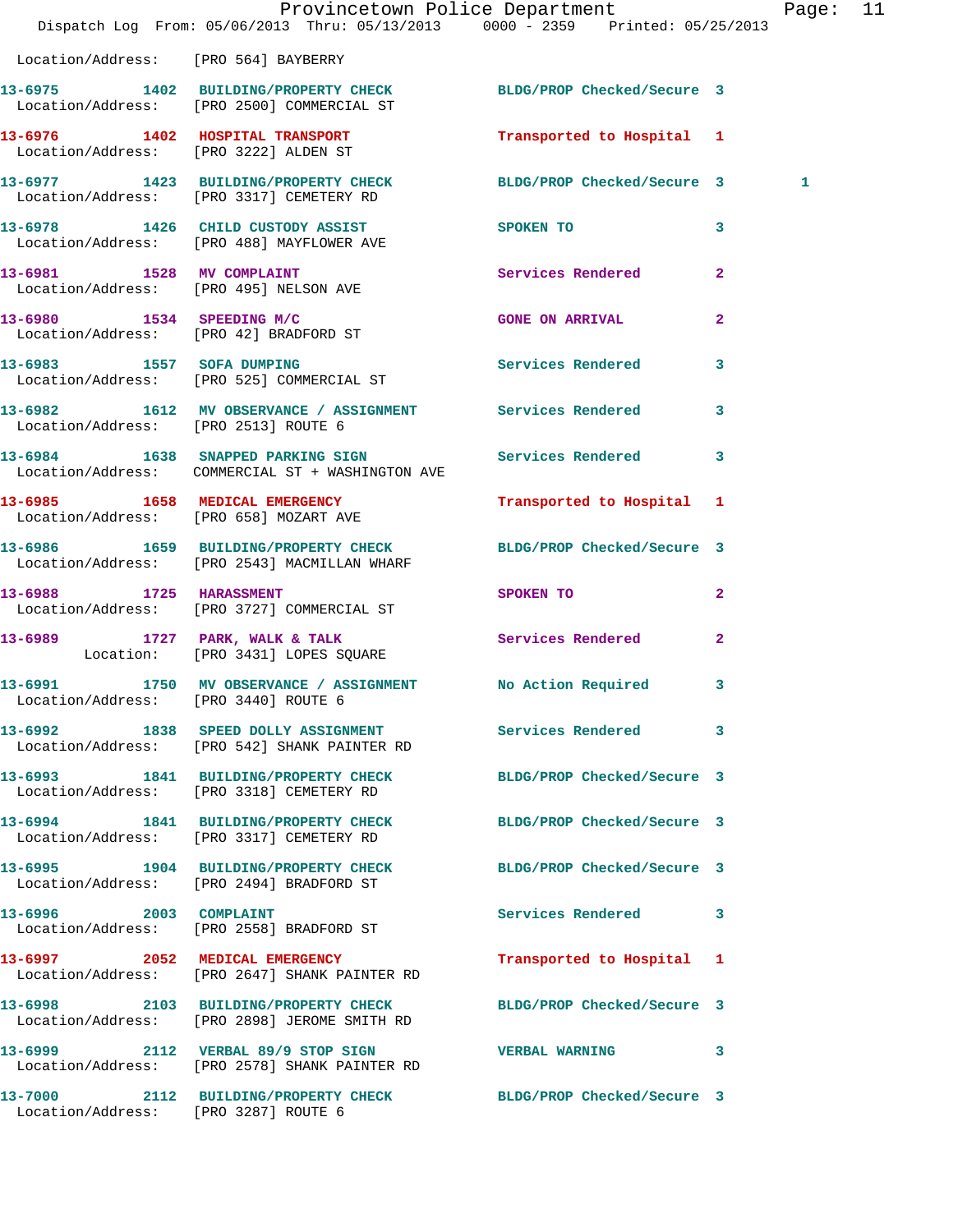|                                                      | Provincetown Police Department<br>Dispatch Log From: 05/06/2013 Thru: 05/13/2013 0000 - 2359 Printed: 05/25/2013 |                   |                | Page |
|------------------------------------------------------|------------------------------------------------------------------------------------------------------------------|-------------------|----------------|------|
|                                                      | 13-7001 2120 VERB 90-7(OP W/OUT HEADLIGHTS) VERBAL WARNING 3<br>Location/Address: CENTER ST + BRADFORD ST        |                   |                |      |
|                                                      | 13-7002 2125 BUILDING/PROPERTY CHECK BLDG/PROP Checked/Secure 3<br>Location/Address: [PRO 3215] OLD ANN PAGE WAY |                   |                |      |
|                                                      | 13-7003 2130 90/7 PLATE LIGHT VERBAL WARNING<br>Location/Address: [PRO 2490] PROVINCELANDS RD                    |                   | 3              |      |
| 13-7004 2142 VERB 89-4B<br>Location/Address: ROUTE 6 |                                                                                                                  | VERBAL WARNING    | 3              |      |
| Location/Address: [PRO 2521] ROUTE 6                 | 13-7005 2147 MV OBSERVANCE / ASSIGNMENT Services Rendered 3                                                      |                   |                |      |
|                                                      | 13-7006 2218 BUILDING/PROPERTY CHECK BLDG/PROP Checked/Secure 3<br>Location/Address: [PRO 3215] OLD ANN PAGE WAY |                   |                |      |
|                                                      | 13-7007 2252 ASSIST AGENCY / MUTUAL AID Services Rendered 3<br>Location/Address: [TRU] ROUTE 6 + GREAT HOLLOW RD |                   |                |      |
|                                                      | 13-7008 2318 VERB 90-17/90-6 (PLATE LIGHT) VERBAL WARNING<br>Location/Address: PEARL ST + BRADFORD ST            |                   | 3              |      |
|                                                      | 13-7009 2324 BUILDING/PROPERTY CHECK BLDG/PROP Checked/Secure 3<br>Location/Address: [PRO 519] RACE POINT RD     |                   |                |      |
|                                                      | 13-7010 2329 BUILDING/PROPERTY CHECK BLDG/PROP Checked/Secure 3<br>Location/Address: [PRO 3259] MACMILLAN        |                   |                |      |
|                                                      | 13-7013 2335 ASSIST CITIZEN No Action Required 3<br>Location/Address: [PRO 542] SHANK PAINTER RD                 |                   |                |      |
| Location: CENTER ROAM                                | 13-7011 2336 PARK, WALK & TALK NO Action Required                                                                |                   | $\overline{2}$ |      |
|                                                      | 13-7012 2351 BAR CHECK<br>Location/Address: [PRO 3236] COMMERCIAL ST No Action Required 2                        |                   |                |      |
| For Date: $05/11/2013$ - Saturday                    |                                                                                                                  |                   |                |      |
| Location/Address: [PRO 526] RYDER ST                 | 13-7014 0019 BUILDING/PROPERTY CHECK BLDG/PROP Checked/Secure 3                                                  |                   |                |      |
|                                                      | 13-7015 0034 MV OBSERVANCE / ASSIGNMENT No Action Required<br>Location/Address: RYDER ST + BRADFORD ST           |                   | 3              |      |
| 13-7016 0035 LOBBY TRAFFIC                           | Location/Address: [PRO 542] SHANK PAINTER RD                                                                     | Services Rendered | $\mathbf{2}$   | 22   |
| Location/Address: CENTER ST                          | 13-7017 0048 VERB 89-9(STOP SIGN)/90-17 VERBAL WARNING                                                           |                   | 3              |      |
|                                                      | 13-7018 0048 MV OBSERVANCE / ASSIGNMENT No Action Required<br>Location/Address: BRADFORD ST + STANDISH ST        |                   | 3              |      |
|                                                      | 13-7019 0105 MV OBSERVANCE / ASSIGNMENT Services Rendered<br>Location/Address: STANDISH ST + BRADFORD ST         |                   | 3              |      |
|                                                      | 13-7021 0134 BUILDING/PROPERTY CHECK BLDG/PROP Checked/Secure 3<br>Location/Address: [PRO 3256] COMMERCIAL ST    |                   |                |      |
|                                                      | 13-7022 0147 BUILDING/PROPERTY CHECK BLDG/PROP Checked/Secure 3<br>Location/Address: [PRO 175] COMMERCIAL ST     |                   |                |      |
|                                                      | 13-7023 0154 BUILDING/PROPERTY CHECK BLDG/PROP Checked/Secure 3<br>Location/Address: [PRO 2483] COMMERCIAL ST    |                   |                |      |
|                                                      | 13-7024 0200 VERB 90-7 (TAIL LIGHT)/90-16 VERBAL WARNING<br>Location/Address: [PRO 542] SHANK PAINTER RD         |                   | 3              |      |

Page: 12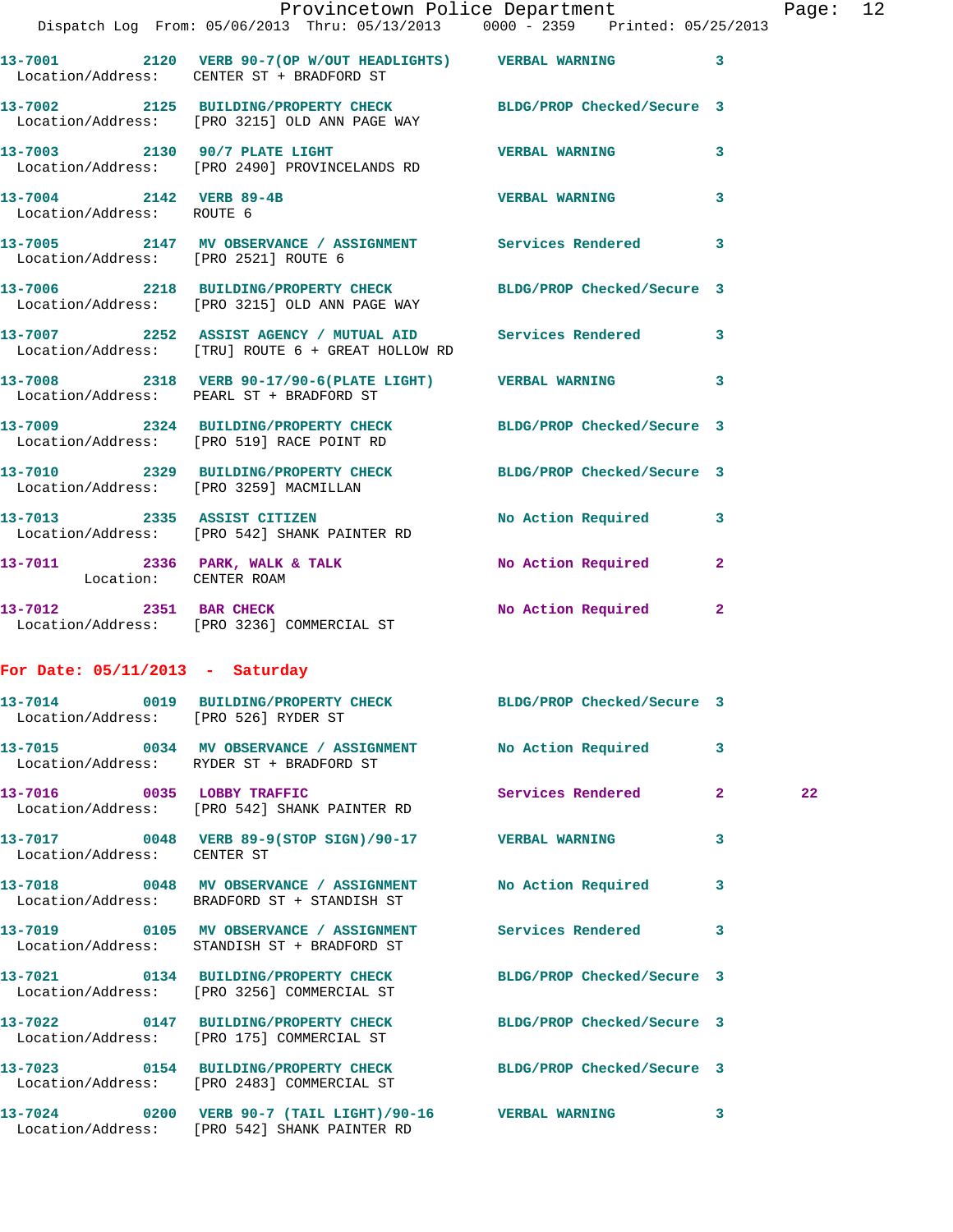|                                        | 13-7025 0252 ASSIST CITIZEN<br>Location/Address: [PRO 662] COMMERCIAL ST                                                              | No Action Required         | 3              |   |
|----------------------------------------|---------------------------------------------------------------------------------------------------------------------------------------|----------------------------|----------------|---|
|                                        | 13-7026  0455  DOMESTIC DISTURBANCE/ASSAULT  Arrest(s) Made<br>Location/Address: [PRO 155] COMMERCIAL ST<br>Refer To Arrest: 13-60-AR |                            | 1              |   |
| 13-7027 0749 MV STOP                   | Location/Address: CARVER ST + BRADFORD ST                                                                                             | <b>VERBAL WARNING</b>      | 3              |   |
|                                        | 13-7028 0828 BUILDING/PROPERTY CHECK BLDG/PROP Checked/Secure 3<br>Location/Address: [PRO 2483] COMMERCIAL ST                         |                            |                |   |
| Location/Address: [PRO 571] ALDEN ST   | 13-7029 0832 BUILDING/PROPERTY CHECK BLDG/PROP Checked/Secure 3                                                                       |                            |                |   |
|                                        | 13-7030 0837 MV OBSERVANCE / ASSIGNMENT No Action Required<br>Location/Address: [PRO 2952] SHANKPAINTER RD                            |                            | 3              |   |
|                                        | 13-7031 0837 REASSURANCE UPDATE<br>Location/Address: [PRO 655] CONANT ST                                                              | <b>FOLLOW UP</b>           | 3              |   |
|                                        | 13-7032 0847 FOLLOW UP<br>Location/Address: [PRO 3406] COMMERCIAL ST                                                                  | SPOKEN TO                  | $\mathbf{2}$   |   |
|                                        | 13-7033 0909 BUILDING/PROPERTY CHECK<br>Location/Address: [PRO 3163] WINTHROP ST                                                      | BLDG/PROP Checked/Secure 3 |                |   |
| Location/Address: [PRO 1560] CONANT ST | 13-7034 0910 TENANT ISSUE                                                                                                             | Services Rendered          | 3              |   |
| Location/Address: [PRO 1219] WILLOW DR | 13-7035 0921 SUSPICIOUS ACTIVITY                                                                                                      | Services Rendered          | $\overline{a}$ |   |
|                                        | 13-7036 1037 BUILDING/PROPERTY CHECK<br>Location/Address: [PRO 2500] COMMERCIAL ST                                                    | BLDG/PROP Checked/Secure 3 |                |   |
|                                        | 13-7037 1105 BUILDING/PROPERTY CHECK<br>Location/Address: [PRO 2898] JEROME SMITH RD                                                  | BLDG/PROP Checked/Secure 3 |                |   |
| Location/Address: [PRO 3287] ROUTE 6   | 13-7038 1121 BUILDING/PROPERTY CHECK BLDG/PROP Checked/Secure 3                                                                       |                            |                |   |
|                                        | 13-7039 1151 BUILDING/PROPERTY CHECK BLDG/PROP Checked/Secure 3<br>Location/Address: [PRO 2500] COMMERCIAL ST                         |                            |                |   |
|                                        | $13-7040$ 1152 PARK, WALK & TALK<br>Location/Address: [PRO 285] COMMERCIAL ST                                                         | No Action Required         | $\mathbf{2}$   |   |
| 13-7041 1325 SERVICE CALL              | Location/Address: [PRO 542] SHANK PAINTER RD                                                                                          | Services Rendered          | 3              |   |
|                                        | 13-7042 1336 BUILDING/PROPERTY CHECK<br>Location/Address: [PRO 3317] CEMETERY RD                                                      | BLDG/PROP Checked/Secure 3 |                | 1 |
| 13-7043 1346 RACCOON PROBLEM           | Location/Address: [PRO 1221] PROVINCELANDS RD                                                                                         | SPOKEN TO                  | $\overline{a}$ |   |
|                                        | 13-7044 1407 PERMISSION TO PARK<br>Location/Address: [PRO 2577] BRADFORD ST                                                           | No Action Required         | $\mathbf{2}$   |   |
|                                        | 13-7046 1428 BUILDING/PROPERTY CHECK BLDG/PROP Checked/Secure 3<br>Location/Address: [PRO 519] RACE POINT RD                          |                            |                |   |
|                                        | 13-7045 1429 MEDICAL EMERGENCY<br>Location/Address: [PRO 440] HARRY KEMP WAY                                                          | Transported to Hospital    | 1              |   |
| 13-7047 1435 MV COMPLAINT              | Location: [PRO 3672] TOWN LINE                                                                                                        | <b>GONE ON ARRIVAL</b>     | $\mathbf{2}$   |   |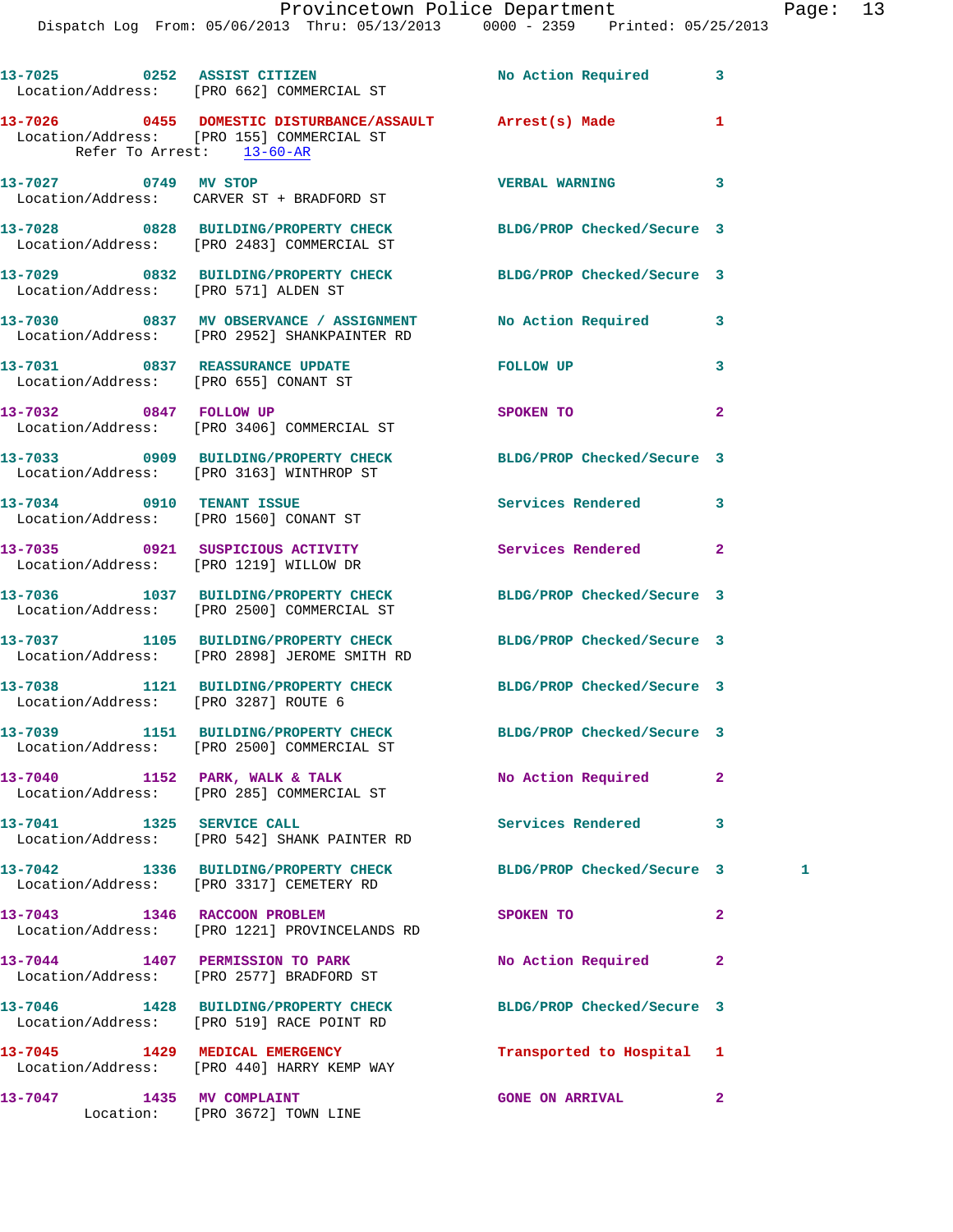|                                                       | 13-7156 1500 MV ACCIDENT<br>Location/Address: [PRO 1892] SHANK PAINTER RD                                       | Services Rendered 1        |              |    |
|-------------------------------------------------------|-----------------------------------------------------------------------------------------------------------------|----------------------------|--------------|----|
|                                                       | 13-7048 1618 BUILDING/PROPERTY CHECK BLDG/PROP Checked/Secure 3<br>Location/Address: [PRO 2898] JEROME SMITH RD |                            |              |    |
|                                                       | 13-7049 1659 MEDICAL EMERGENCY<br>Location/Address: [PRO 1103] SHIPS WAY RD                                     | PATIENT REFUSAL            | 1            |    |
|                                                       | 13-7050 1717 BUILDING/PROPERTY CHECK BLDG/PROP Checked/Secure 3<br>Location/Address: [PRO 444] HIGH POLE HILL   |                            |              |    |
|                                                       | 13-7051 1837 PARKING COMPLAINT / GENERAL Services Rendered<br>Location/Address: [PRO 1741] COMMERCIAL ST        |                            | 3            |    |
| Location/Address: PROVINCELANDS RD                    | 13-7052 1859 ROAD CLOSURE/SPADEFOOT TOADS Services Rendered                                                     |                            | 3            |    |
|                                                       | 13-7053 2006 PARK, WALK & TALK 2008 Services Rendered<br>Location/Address: [PRO 105] COMMERCIAL ST              |                            | $\mathbf{2}$ |    |
| 13-7054 2035 COMPLAINT                                | Location/Address: [PRO 3727] COMMERCIAL ST                                                                      | SPOKEN TO                  | 3            |    |
| 13-7055 2115 HAZARDS<br>Location/Address: FRITZ'S WAY |                                                                                                                 | SPOKEN TO                  | $\mathbf{2}$ |    |
|                                                       | 13-7056 2243 DISTURBANCE<br>Location/Address: [PRO 2542] COMMERCIAL ST                                          | SPOKEN TO                  | 1            |    |
|                                                       | 13-7057 2344 BUILDING/PROPERTY CHECK Services Rendered<br>Location/Address: [PRO 2898] JEROME SMITH RD          |                            | 3            |    |
|                                                       | 13-7058 2353 BUILDING/PROPERTY CHECK BLDG/PROP Checked/Secure 3<br>Location/Address: [PRO 2483] COMMERCIAL ST   |                            |              |    |
| For Date: $05/12/2013$ - Sunday                       |                                                                                                                 |                            |              |    |
|                                                       | 13-7059 0018 MV OBSERVANCE / ASSIGNMENT Services Rendered<br>Location/Address: [PRO 414] CONWELL ST             |                            | 3            |    |
| 13-7060 0110 MV STOP                                  | Location/Address: [PRO 2513] ROUTE 6<br>Refer To Arrest: 13-61-AR                                               | Arrest(s) Made             | 3            |    |
|                                                       | 13-7061 0157 NOISE COMPLAINT<br>Location/Address: [PRO 3430] COMMERCIAL ST                                      | SPOKEN TO                  | 3            |    |
| 13-7062 0230 LOBBY TRAFFIC                            | Location/Address: [PRO 542] SHANK PAINTER RD                                                                    | Services Rendered          | $\mathbf{2}$ | 14 |
| 13-7063 0303 FOLLOW UP                                | Location/Address: [PRO 3430] COMMERCIAL ST                                                                      | Services Rendered          | 2            |    |
| 13-7064 0323 COMPLAINT                                | Location/Address: [PRO 3430] COMMERCIAL ST                                                                      | Services Rendered          | 3            |    |
| Location/Address: [PRO 521] ROUTE 6                   | 13-7065 0343 BUILDING/PROPERTY CHECK                                                                            | Services Rendered          | 3            |    |
|                                                       | 13-7066 0353 BUILDING/PROPERTY CHECK<br>Location/Address: [PRO 3259] MACMILLAN                                  | BLDG/PROP Checked/Secure 3 |              |    |
| 13-7067 0356 MV COMPLAINT                             | Location/Address: [PRO 2499] RACE POINT RD                                                                      | No Action Required         | $\mathbf{2}$ |    |
|                                                       | 13-7068 0416 BUILDING/PROPERTY CHECK<br>Location/Address: [PRO 3296] SHANKPAINTER RD                            | BLDG/PROP Checked/Secure 3 |              |    |
|                                                       |                                                                                                                 |                            | 3            |    |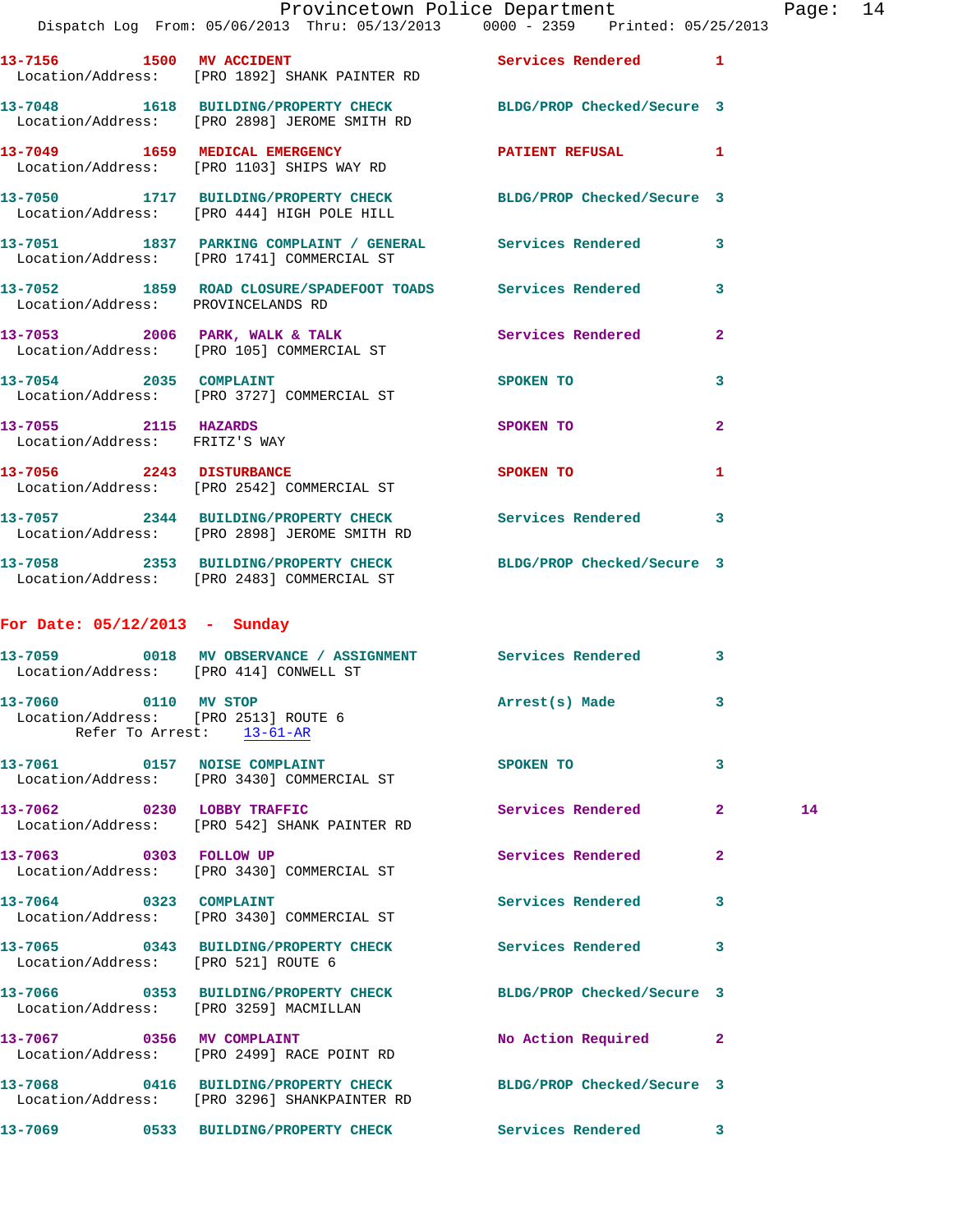|                                       | Dispatch Log From: 05/06/2013 Thru: 05/13/2013 0000 - 2359 Printed: 05/25/2013                                  | Provincetown Police Department Page: 15 |              |  |
|---------------------------------------|-----------------------------------------------------------------------------------------------------------------|-----------------------------------------|--------------|--|
| Location/Address: [PRO 564] BAYBERRY  |                                                                                                                 |                                         |              |  |
| Location/Address: [PRO 444] HIGH POLE | 13-7070 0537 BUILDING/PROPERTY CHECK BLDG/PROP Checked/Secure 3                                                 |                                         |              |  |
|                                       | 13-7071 0541 BUILDING/PROPERTY CHECK BLDG/PROP Checked/Secure 3<br>Location/Address: [PRO 391] COMMERCIAL ST    |                                         |              |  |
|                                       | 13-7072 0555 MV OBSERVANCE / ASSIGNMENT Services Rendered 3<br>Location/Address: [PRO 1892] SHANKPAINTER RD     |                                         |              |  |
|                                       | 13-7073 0706 BOAT/HARBORMASTER<br>Location/Address: [PRO 3259] MACMILLAN WHARF                                  | No Action Required 2                    |              |  |
|                                       | 13-7074 0813 BUILDING/PROPERTY CHECK BLDG/PROP Checked/Secure 3<br>Location/Address: [PRO 530] SHANKPAINTER RD  |                                         |              |  |
|                                       | 13-7075 0855 BUILDING/PROPERTY CHECK BLDG/PROP Checked/Secure 3<br>Location/Address: [PRO 2898] JEROME SMITH RD |                                         |              |  |
|                                       | 13-7076 0900 BUILDING/PROPERTY CHECK BLDG/PROP Checked/Secure 3<br>Location/Address: [PRO 488] MAYFLOWER ST     |                                         |              |  |
|                                       | 13-7077 0912 ILLEGAL DUMPING<br>Location/Address: [PRO 2513] ROUTE 6                                            | No Action Required 3                    |              |  |
|                                       | 13-7078 0915 MV OBSERVANCE / ASSIGNMENT Services Rendered 3<br>Location/Address: [PRO 2952] SHANKPAINTER RD     |                                         |              |  |
|                                       | 13-7079 0940 BUILDING/PROPERTY CHECK BLDG/PROP Checked/Secure 3<br>Location/Address: [PRO 175] COMMERCIAL ST    |                                         |              |  |
|                                       | 13-7080 0954 PARK, WALK & TALK<br>Location/Address: WINTHROP ST + COMMERCIAL ST                                 | Services Rendered                       | $\mathbf{2}$ |  |
| 13-7081 1004 911 GENERAL              | Location/Address: [PRO 3222] ALDEN ST                                                                           | Services Rendered 1                     |              |  |
|                                       | 13-7082 1022 BUILDING/PROPERTY CHECK BLDG/PROP Checked/Secure 3<br>Location/Address: [PRO 16] BRADFORD ST       |                                         |              |  |
|                                       | 13-7083 1043 BUILDING/PROPERTY CHECK<br>Location/Address: [PRO 519] RACE POINT RD                               | BLDG/PROP Checked/Secure 3              |              |  |
| 13-7084 1121 MV STOP                  | Location/Address: [PRO 637] BRADFORD ST                                                                         | <b>VERBAL WARNING</b>                   | 3            |  |
|                                       | 13-7085 1136 MV OBSERVANCE / ASSIGNMENT Services Rendered<br>Location/Address: [PRO 2577] BRADFORD ST           |                                         | $\mathbf{3}$ |  |
|                                       | 13-7086 1145 MV STOP<br>Location/Address: [PRO 3456] RYDER ST EXT                                               | <b>VERBAL WARNING</b>                   | 3            |  |
| 13-7087 1150 MV STOP                  | Location/Address: STANDISH ST + COMMERCIAL ST                                                                   | <b>VERBAL WARNING</b>                   | 3            |  |
|                                       | 13-7088 1200 MV STOP<br>Location/Address: [PRO 210] COMMERCIAL ST                                               | <b>VERBAL WARNING</b>                   | 3            |  |
| Location/Address: [PRO 2519] ROUTE 6  | 13-7089 1204 MV OBSERVANCE / ASSIGNMENT Services Rendered 3                                                     |                                         |              |  |
|                                       | 13-7090 1231 PARK, WALK & TALK 1988 Services Rendered<br>Location/Address: [PRO 182] COMMERCIAL ST              |                                         | $\mathbf{2}$ |  |
|                                       | 13-7091 1304 BUILDING/PROPERTY CHECK BLDG/PROP Checked/Secure 3<br>Location/Address: [PRO 512] PRINCE ST        |                                         |              |  |
|                                       | 13-7095 1500 MV COMPLAINT<br>Location/Address: [PRO 106] COMMERCIAL ST                                          | Services Rendered 2                     |              |  |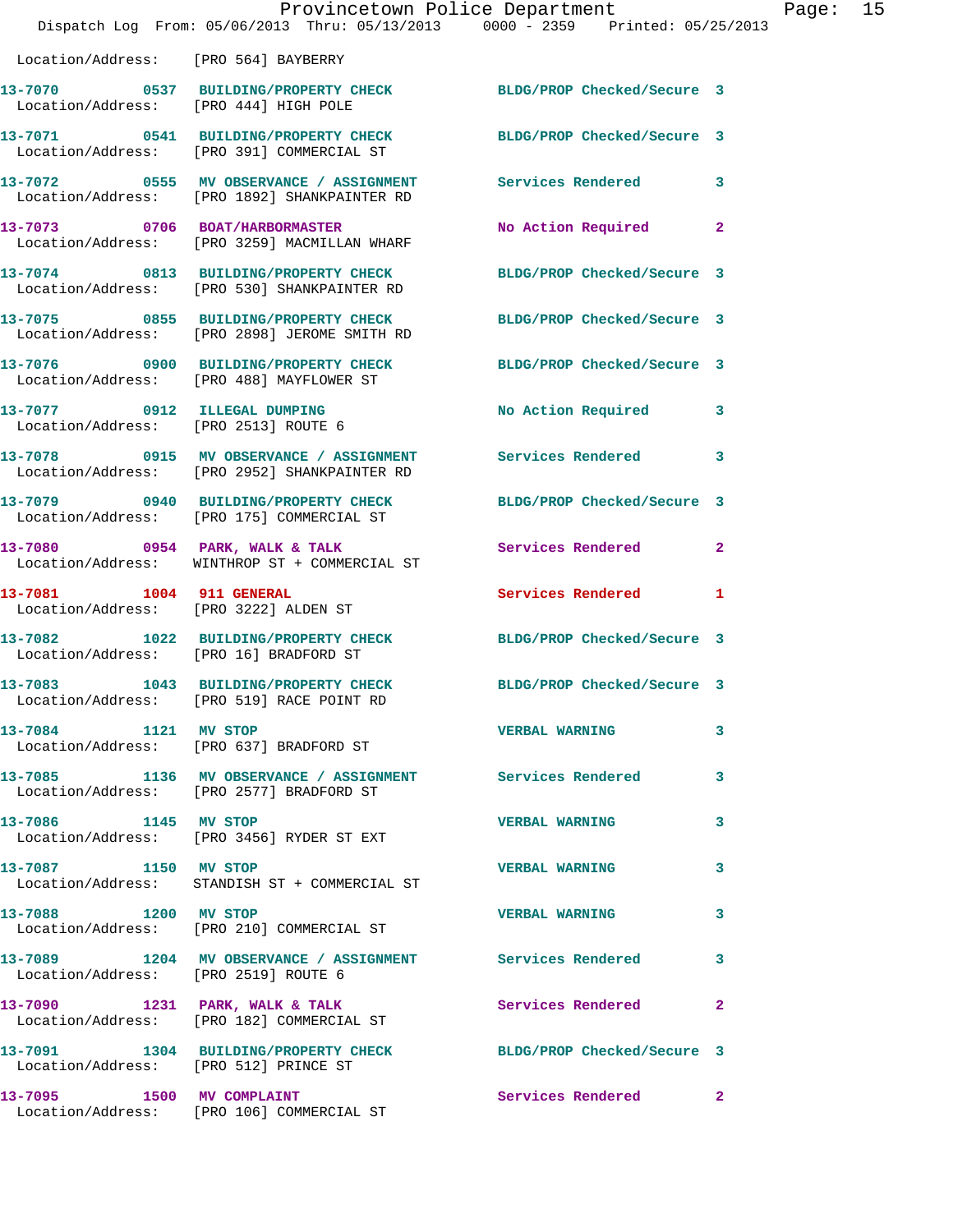|                                      | Provincetown Police Department<br>Dispatch Log From: 05/06/2013 Thru: 05/13/2013 0000 - 2359 Printed: 05/25/2013 |                            |              | Page: 16 |  |
|--------------------------------------|------------------------------------------------------------------------------------------------------------------|----------------------------|--------------|----------|--|
|                                      | 13-7092 1501 BUILDING/PROPERTY CHECK BLDG/PROP Checked/Secure 3<br>Location/Address: [PRO 530] SHANKPAINTER RD   |                            |              |          |  |
| 13-7093 1507 MV STOP                 | Location/Address: STANDISH AVE + BRADFORD ST                                                                     | <b>VERBAL WARNING 3</b>    |              |          |  |
|                                      |                                                                                                                  |                            | $\mathbf{2}$ |          |  |
|                                      | 13-7096 1607 PARKING COMPLAINT / GENERAL Services Rendered<br>Location/Address: [PRO 331] COMMERCIAL ST          |                            | 3            |          |  |
| Location/Address: [PRO 2513] ROUTE 6 | 13-7097 1641 MV OBSERVANCE / ASSIGNMENT Services Rendered 3                                                      |                            |              |          |  |
| Location/Address: [PRO 2513] ROUTE 6 | 13-7098 1643 MV STOP                                                                                             | <b>VERBAL WARNING</b>      | 3            |          |  |
|                                      | 13-7099 1653 MV OBSERVANCE / ASSIGNMENT Services Rendered 3<br>Location/Address: [PRO 2577] BRADFORD ST          |                            |              |          |  |
|                                      | 13-7100 1702 MV STOP<br>Location/Address: [PRO 105] COMMERCIAL ST                                                | <b>VERBAL WARNING</b>      | 3            |          |  |
| 13-7101 1708 MV STOP                 | Location/Address: [PRO 569] WINSLOW ST                                                                           | <b>VERBAL WARNING</b> 3    |              |          |  |
| Location/Address: WEST VINE ST       | 13-7102 1709 PARKING COMPLAINT / GENERAL Citation/Warning Issued 3                                               |                            |              |          |  |
| 13-7103 1728 MV STOP                 | Location/Address: CENTER ST + BRADFORD ST                                                                        | VERBAL WARNING 3           |              |          |  |
|                                      | 13-7104 1809 BUILDING/PROPERTY CHECK BLDG/PROP Checked/Secure 3<br>Location/Address: [PRO 306] COMMERCIAL ST     |                            |              |          |  |
| 13-7105 1822 MV STOP                 | Location/Address: BRADFORD ST + PRINCE ST                                                                        | VERBAL WARNING 3           |              |          |  |
|                                      | 13-7107 1830 SERVICE CALL<br>Location/Address: [PRO 191] COMMERCIAL ST                                           | Services Rendered 3        |              |          |  |
|                                      | 13-7108 1914 BUILDING/PROPERTY CHECK<br>Location/Address: [PRO 519] RACE POINT RD                                | BLDG/PROP Checked/Secure 3 |              |          |  |
| Location/Address: [PRO 2521] ROUTE 6 | 13-7109 2007 MV OBSERVANCE / ASSIGNMENT Services Rendered                                                        |                            | 3            |          |  |
| 13-7110 2028 MV STOP                 | Location/Address: [PRO 2513] ROUTE 6                                                                             | <b>VERBAL WARNING</b>      | 3            |          |  |
|                                      | 13-7111 2057 BUILDING/PROPERTY CHECK BLDG/PROP Checked/Secure 3<br>Location/Address: [PRO 182] COMMERCIAL ST     |                            |              |          |  |
|                                      | 13-7112 2106 MV OBSERVANCE / ASSIGNMENT Services Rendered 3<br>Location/Address: [PRO 2577] BRADFORD ST          |                            |              |          |  |
|                                      | 13-7113 2121 BUILDING/PROPERTY CHECK BLDG/PROP Checked/Secure 3<br>Location/Address: [PRO 1646] WINSLOW ST       |                            |              |          |  |
| 13-7114 2124 MV STOP                 | Location/Address: RYDER ST + COMMERCIAL ST                                                                       | VERBAL WARNING 3           |              |          |  |
|                                      | 13-7115 2159 BUILDING/PROPERTY CHECK BLDG/PROP Checked/Secure 3<br>Location/Address: [PRO 440] HARRY KEMP WAY    |                            |              |          |  |
|                                      | 13-7116 2204 PROPERTY DAMAGE<br>Location/Address: BRADFORD ST EXT + PROVINCELANDS RD                             | Services Rendered 3        |              |          |  |
|                                      | 13-7117 2214 BUILDING/PROPERTY CHECK BLDG/PROP Checked/Secure 3                                                  |                            |              |          |  |

Location/Address: [PRO 1638] COMMERCIAL ST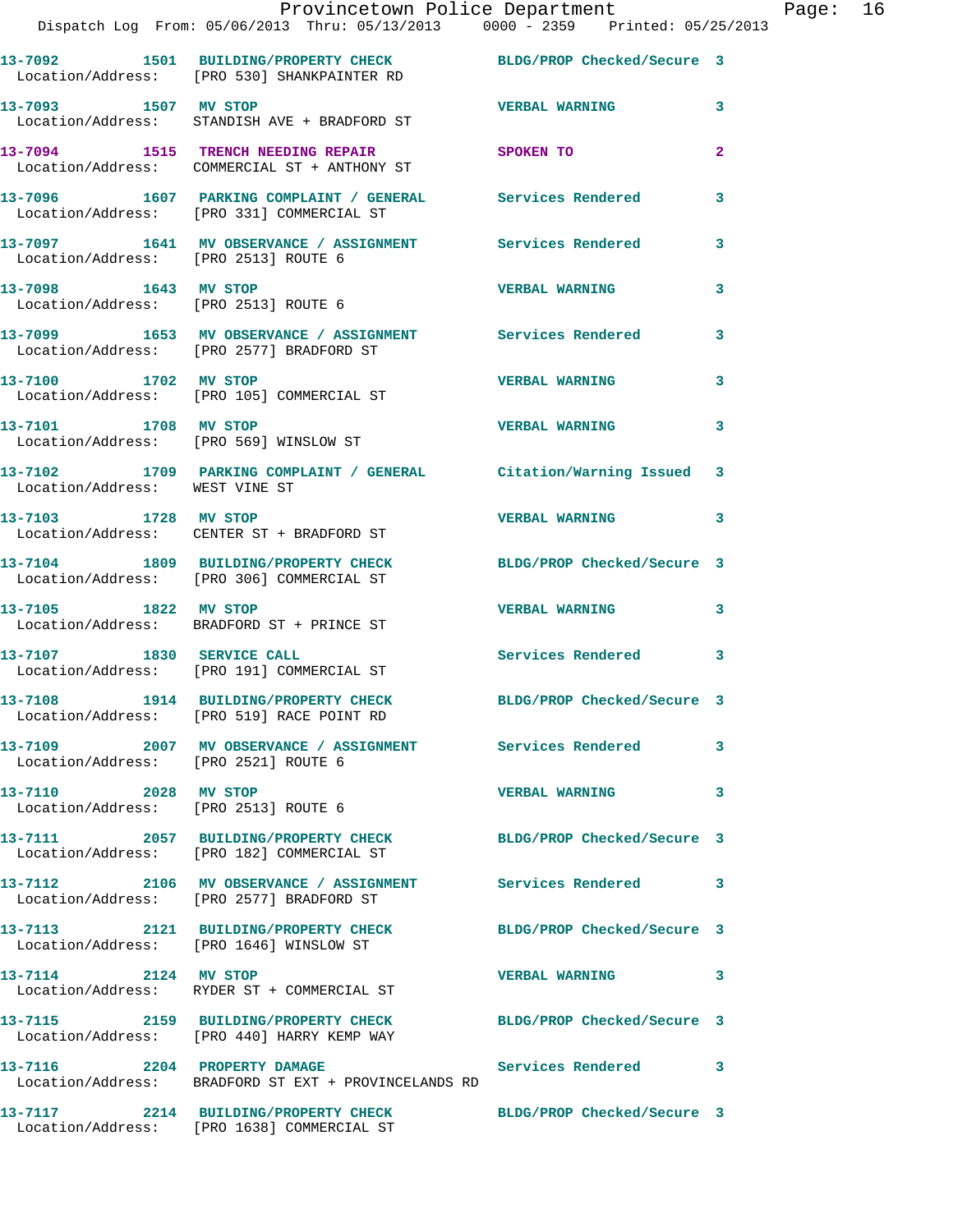|                                      | 13-7118 2223 BUILDING/PROPERTY CHECK BLDG/PROP Checked/Secure 3<br>Location/Address: [PRO 3256] COMMERCIAL ST   |                            |              |    |
|--------------------------------------|-----------------------------------------------------------------------------------------------------------------|----------------------------|--------------|----|
|                                      | 13-7119 2313 BUILDING/PROPERTY CHECK BLDG/PROP Checked/Secure 3<br>Location/Address: [PRO 3296] SHANKPAINTER RD |                            |              |    |
|                                      | 13-7120 2320 BUILDING/PROPERTY CHECK<br>Location/Address: [PRO 2483] COMMERCIAL ST                              | BLDG/PROP Checked/Secure 3 |              |    |
|                                      | 13-7121 2336 BUILDING/PROPERTY CHECK<br>Location/Address: [PRO 2500] COMMERCIAL ST                              | BLDG/PROP Checked/Secure 3 |              |    |
|                                      | 13-7122 2345 BUILDING/PROPERTY CHECK<br>Location/Address: [PRO 2483] COMMERCIAL ST                              | BLDG/PROP Checked/Secure 3 |              |    |
|                                      | 13-7123 2349 VERBAL ARGUMENT<br>Location/Address: [PRO 3443] COMMERCIAL ST                                      | <b>SPOKEN TO</b>           | 1            |    |
|                                      | 13-7124 2350 BUILDING/PROPERTY CHECK<br>Location/Address: [PRO 2483] COMMERCIAL ST                              | BLDG/PROP Checked/Secure 3 |              |    |
| For Date: $05/13/2013$ - Monday      |                                                                                                                 |                            |              |    |
|                                      | 13-7125 0023 MV OBSERVANCE / ASSIGNMENT Services Rendered 3<br>Location/Address: [PRO 2577] BRADFORD ST         |                            |              |    |
|                                      | 13-7126 0029 LOBBY TRAFFIC<br>Location/Address: [PRO 542] SHANK PAINTER RD                                      | No Action Required         | $\mathbf{2}$ | 30 |
|                                      | 13-7127 0046 MEDICAL EMERGENCY<br>Location/Address: [PRO 112] COMMERCIAL ST                                     | <b>Services Rendered</b>   | 1            |    |
|                                      | 13-7128 0053 SERVICE CALL<br>Location/Address: [PRO 3443] COMMERCIAL ST                                         | Services Rendered          | 3            |    |
| 13-7129 0117 MV STOP                 | Location/Address: [PRO 525] COMMERCIAL ST                                                                       | <b>VERBAL WARNING</b>      | 3            |    |
|                                      | 13-7130 0118 HOSPITAL TRANSPORT<br>Location/Address: [PRO 112] COMMERCIAL ST                                    | Transported to Hospital 1  |              |    |
|                                      | 13-7131 0125 MV OBSERVANCE / ASSIGNMENT Services Rendered 3<br>Location/Address: [PRO 2521] ROUTE 6             |                            |              |    |
|                                      | 13-7132 0216 BUILDING/PROPERTY CHECK Services Rendered 3<br>Location/Address: [PRO 2898] JEROME SMITH RD        |                            |              |    |
|                                      | 13-7133 0217 BUILDING/PROPERTY CHECK BLDG/PROP Checked/Secure 3<br>Location/Address: [PRO 2543] MACMILLAN       |                            |              |    |
|                                      | 13-7134 6222 MV OBSERVANCE / ASSIGNMENT Services Rendered<br>Location/Address: [PRO 106] COMMERCIAL ST          |                            | $\mathbf{3}$ |    |
| Location/Address: [PRO 2521] ROUTE 6 | 13-7135 0225 ASSIST AGENCY / MUTUAL AID No Action Required 3                                                    |                            |              |    |
|                                      | 13-7136 0230 BUILDING/PROPERTY CHECK BLDG/PROP Checked/Secure 3<br>Location/Address: [PRO 2206] COMMERCIAL ST   |                            |              |    |
|                                      | 13-7137 0232 BUILDING/PROPERTY CHECK BLDG/PROP Checked/Secure 3<br>Location/Address: [PRO 545] SHANK PAINTER RD |                            |              |    |
|                                      | 13-7138 0330 NOISE COMPLAINT<br>Location/Address: BRADFORD ST + THISTLEMORE RD                                  | SPOKEN TO                  | 3            |    |
|                                      | 13-7139 0350 ASSIST CITIZEN<br>Location/Address: [PRO 662] COMMERCIAL ST                                        | Services Rendered 3        |              |    |
|                                      | 13-7140 6438 SERVE SUMMONS/ARREST Arrest(s) Made                                                                |                            | 3            |    |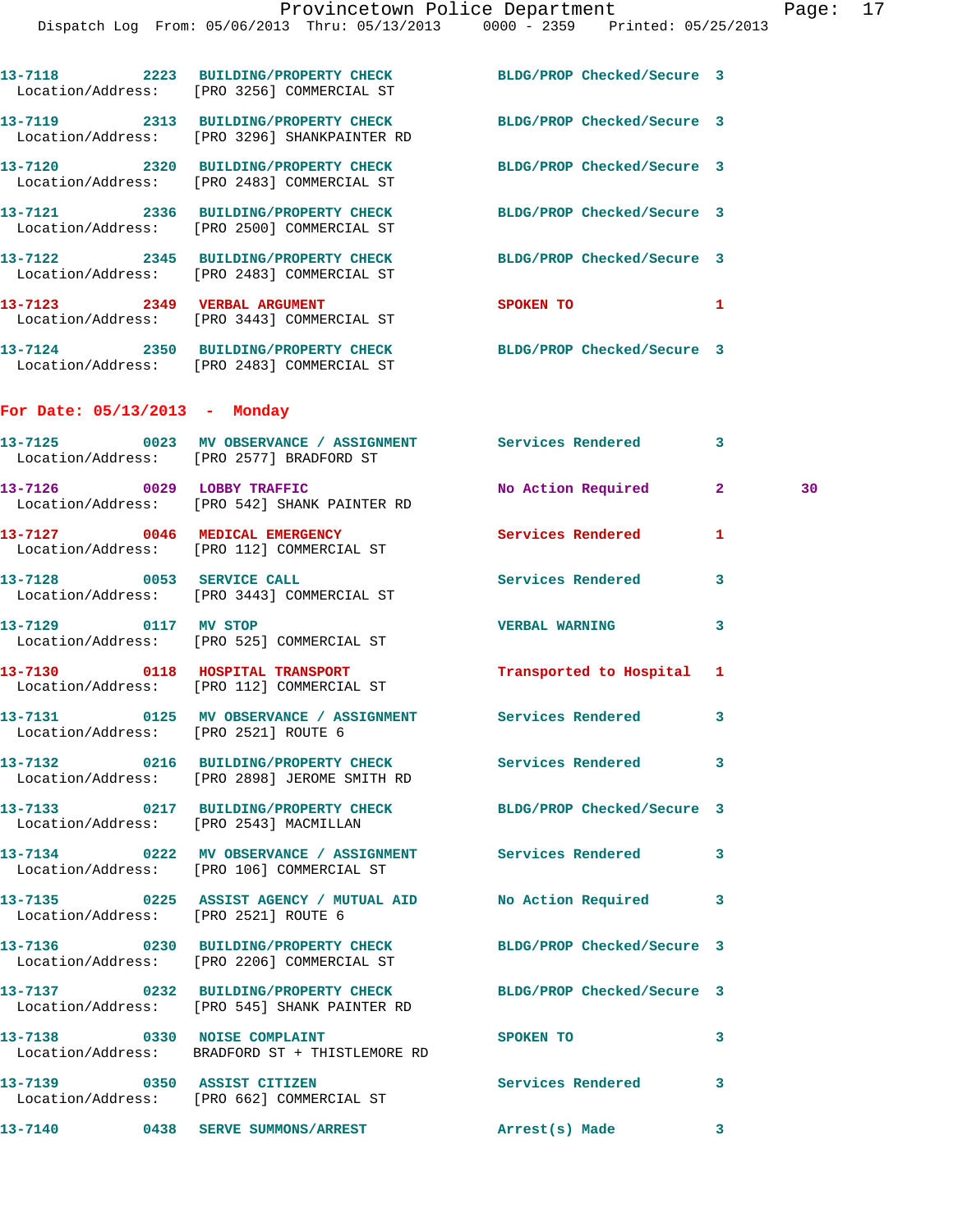## Provincetown Police Department Page: 18

Dispatch Log From: 05/06/2013 Thru: 05/13/2013 0000 - 2359 Printed: 05/25/2013

 Location/Address: CAPTAIN BERTIE RD Refer To Arrest: 13-62-AR

| 13-7141 0557 ASSIST CITIZEN            | Location/Address: [PRO 542] SHANK PAINTER RD                                                                    | Services Rendered          | 3              |   |
|----------------------------------------|-----------------------------------------------------------------------------------------------------------------|----------------------------|----------------|---|
|                                        | 13-7142 0735 HARBORMASTER ON/OFF DUTY Services Rendered<br>Location/Address: [PRO 2543] MACMILLAN WHARF         |                            | $\overline{a}$ |   |
|                                        | 13-7143 0739 ROAD CLOSURES<br>Location/Address: WINTHROP ST + COMMERCIAL ST                                     | Services Rendered          | 3              |   |
| Location/Address: [PRO 3259] MACMILLAN | 13-7144 0759 BUILDING/PROPERTY CHECK BLDG/PROP Checked/Secure 3                                                 |                            |                |   |
| Location/Address: [PRO 521] ROUTE 6    | 13-7145 0818 MV OBSERVANCE / ASSIGNMENT Citation/Warning Issued 3                                               |                            |                |   |
| 13-7146 0819 CHILD UPDATE              |                                                                                                                 | Services Rendered          | 3              |   |
|                                        | 13-7148 0824 BUILDING/PROPERTY CHECK BLDG/PROP Checked/Secure 3<br>Location/Address: [PRO 2543] MACMILLAN WHARF |                            |                |   |
|                                        | 13-7149 0828 VERBAL 90/17 SPEED<br>Location/Address: [PRO 2818] CONWELL ST                                      | <b>VERBAL WARNING</b>      | 3              |   |
|                                        | 13-7150 0907 ALARM - FIRE<br>Location/Address: [PRO 106] COMMERCIAL ST                                          | <b>False Alarm</b>         | 1              |   |
| 13-7151 0918 COMPLAINT                 | Location/Address: [PRO 542] SHANK PAINTER RD                                                                    | Services Rendered          | 3              |   |
|                                        | 13-7152 0936 ESCORT/TRANSPORT<br>Location/Address: [PRO 1645] HARRY KEMP WAY                                    | Services Rendered          | 3              |   |
| Location/Address: COMMERCIAL ST        | 13-7153 1001 PARK, WALK & TALK 1998 Services Rendered                                                           |                            | $\overline{2}$ |   |
|                                        | 13-7154 1140 DIRT DUMPING<br>Location/Address: [PRO 314] COMMERCIAL ST                                          | Services Rendered          | 3              |   |
|                                        | 13-7155 1206 MV OBSERVANCE / ASSIGNMENT Services Rendered<br>Location/Address: [PRO 2452] SHANK PAINTER RD      |                            | 3              |   |
|                                        | 13-7157 1223 MEDICAL EMERGENCY<br>Location/Address: [PRO 1560] CONANT ST                                        | Transported to Hospital 1  |                | 1 |
|                                        | 13-7159 1251 BUILDING/PROPERTY CHECK BLDG/PROP Checked/Secure 3<br>Location/Address: [PRO 2206] COMMERCIAL ST   |                            |                |   |
|                                        | Location/Address: [PRO 440] HARRY KEMP WAY                                                                      | Transported to Hospital    | 1              |   |
|                                        | 13-7161 1345 TRAFFIC CONTROL<br>Location/Address: [PRO 175] COMMERCIAL ST                                       | Services Rendered          | 3              |   |
|                                        | 13-7162 1351 VERBAL 89/11 CROSSWALK<br>Location/Address: [PRO 542] SHANK PAINTER RD                             | <b>VERBAL WARNING</b>      | 3              |   |
|                                        | 13-7163 1557 MEDICAL EMERGENCY<br>Location/Address: [PRO 2650] RACE POINT RD                                    | Transported to Hospital    | 1              |   |
| 13-7164 1605 COMPLAINT                 | Location/Address: [PRO 75] CAPTAIN BERTIE RD                                                                    | Services Rendered          | 3              |   |
| 13-7165 1606 DEAD DUCK                 | Location/Address: [PRO 1989] COMMERCIAL ST                                                                      | Services Rendered          | $\mathbf{2}$   |   |
|                                        | 13-7167 1635 BUILDING/PROPERTY CHECK<br>Location/Address: [PRO 519] RACE POINT RD                               | BLDG/PROP Checked/Secure 3 |                |   |